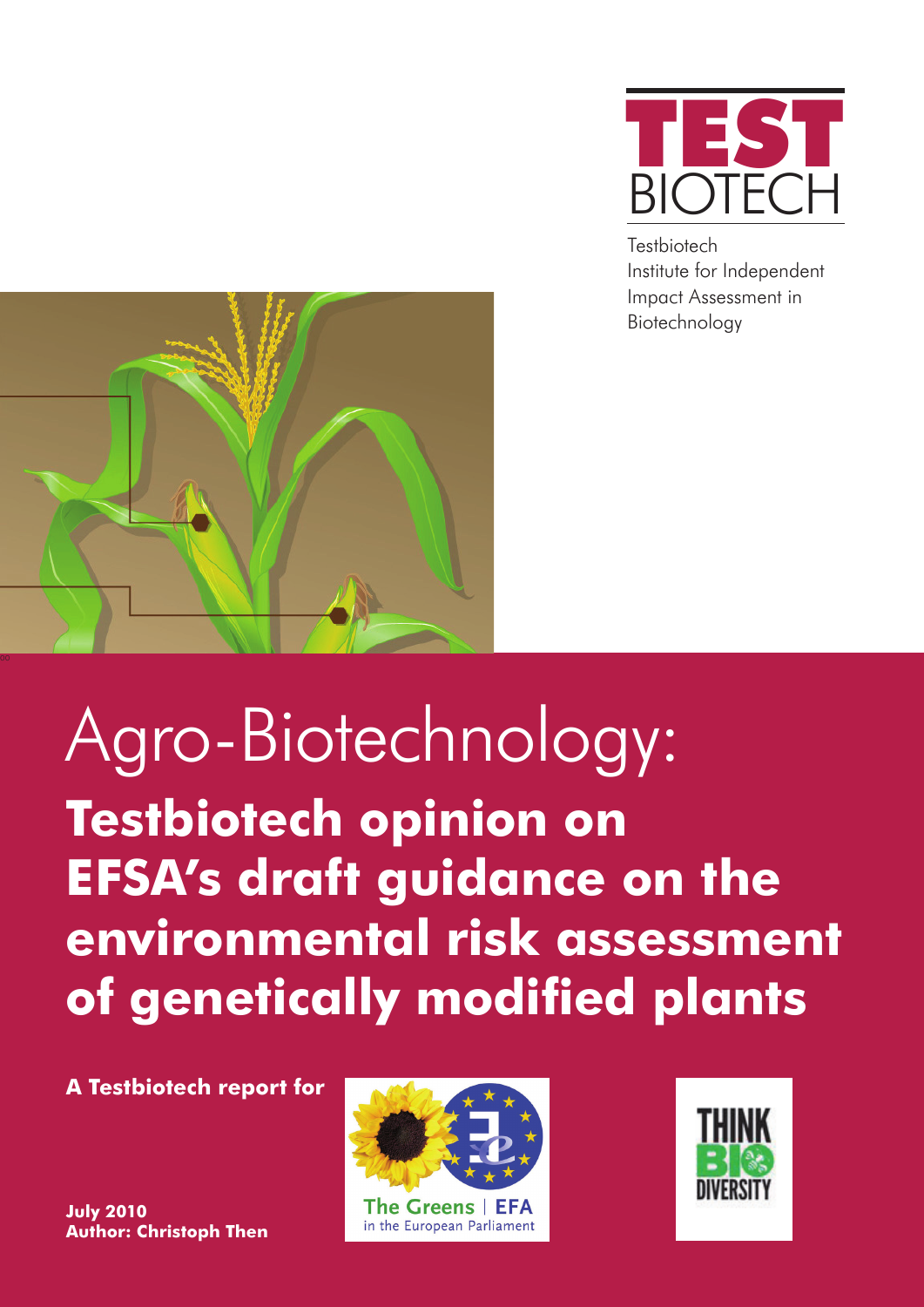# **Testbiotech opinion on EFSA's draft guidance on the environmental risk assessment of genetically modified plants**

EFSA (2010) Panel on Genetically Modified Organisms (GMO); Guidance on the environmental risk assessment of genetically modified plants.

EFSA Journal 20xx; volume(issue):xxxx. [100 pp.]. doi:10.2903/j.efsa.20NN. NNNN. Available online: www.efsa.europa.eu

Imprint Testbiotech e.V. Frohschammerstr. 14 80807 München Tel.: +49 (0) 89 358 992 76 Fax: +49 (0) 89 359 66 22 info@testbiotech.org www.testbiotech.org

Executive Director: Dr. Christoph Then

Date of publication: July 2010

Grafik: © Testbiotech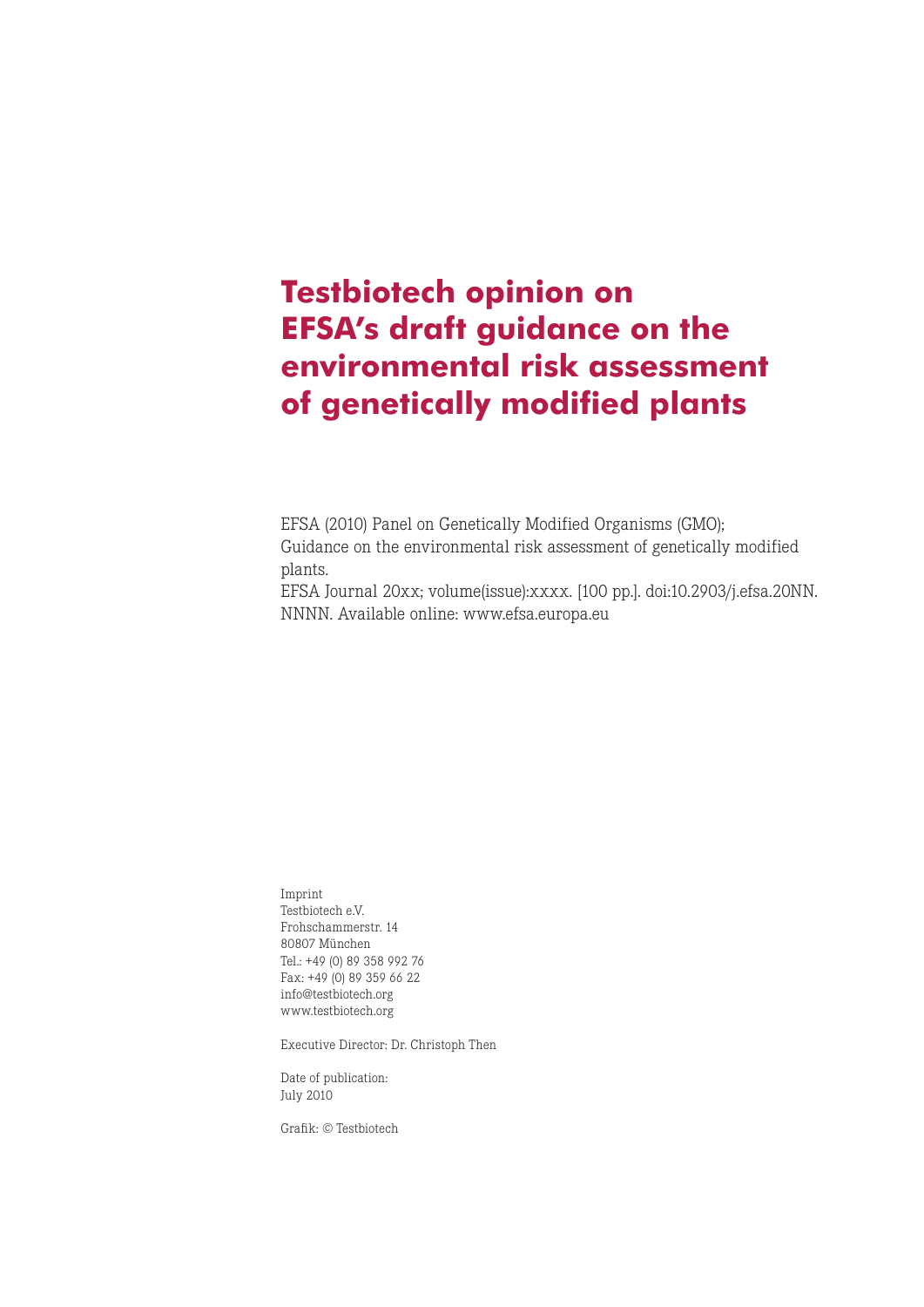### **Content**

- Content
- Summary
- Introduction
- 1. The basic weakness of EFSA's concept
- 08 1.1 Broad scope versus narrow approach
- 11 1.2 Choice of the comparator
- 13 1.3 Cumulative risks in stacked events
- 2. Defining a step by step procedure
- 3. Sufficient mandatory testing
- 4. Safeguarding sustainable agriculture and biodiversity
- 5. Safeguarding evolutionary integrity
- 6. Conclusions and recommendations
- References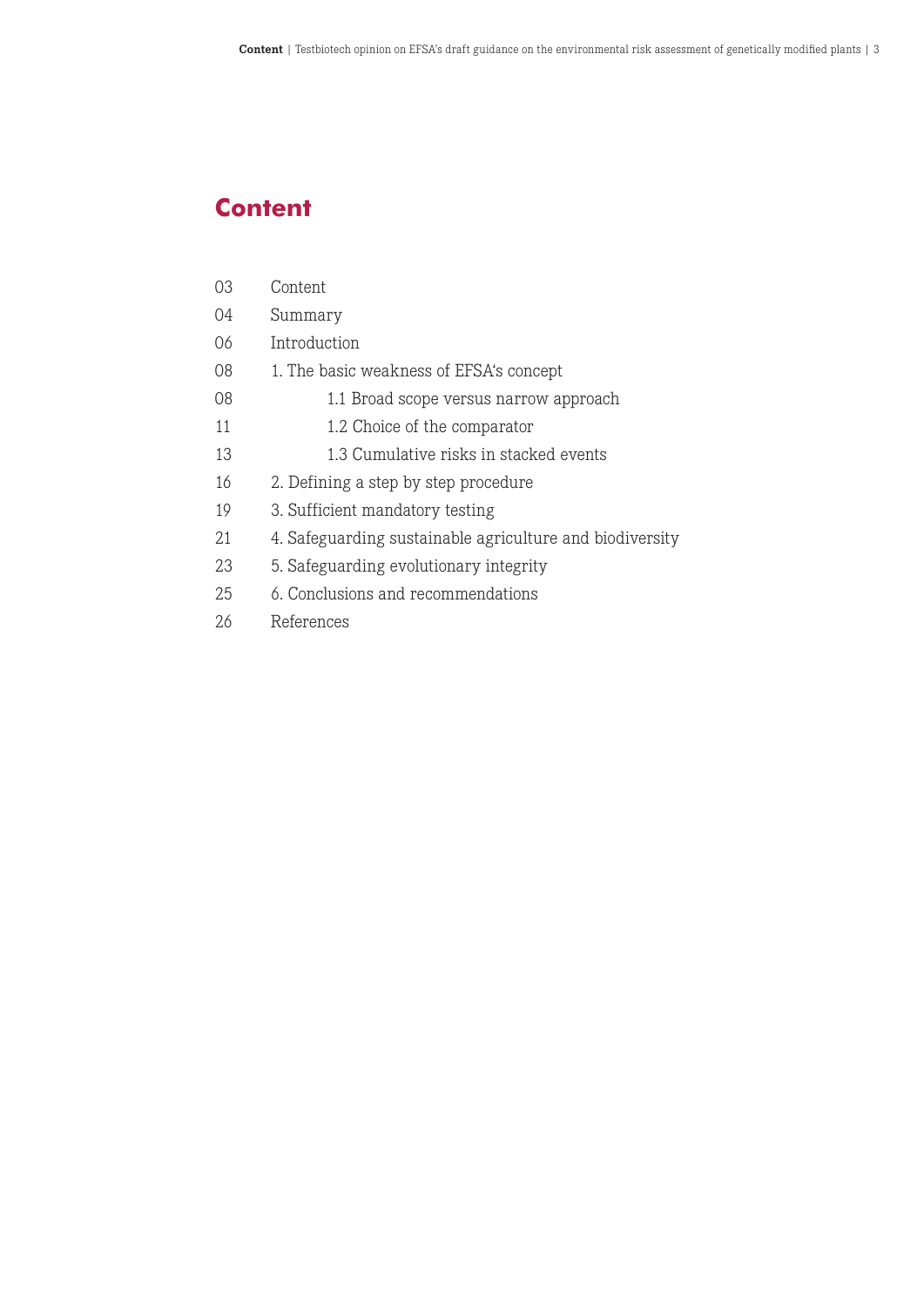#### **Summary**

The risk assessment of genetically engineered plants is a controversial issue in the European Union. Although its standards are discussed controversially by experts and stakeholders, the European Food Safety Authority (EFSA) has already published several favourable opinions on the cultivation and the use of genetically engineered food and feed. The EFSA has now drawn up new draft guidelines for ecological risk assessment as requested by the European Commission and several member states.

The new guidelines show similar problems as the existing guidelines for risk assessment of food and feed. These start with the comparison of conventional plants and genetically engineered plants. There is a disregard of the fact that the methods and results of genetic engineering are fundamentally different from conventional breeding and growing. In practise, this comparative assessment leads to an approach that is too narrow in hazard identification and risk characterisation. Accordingly, the genetically engineered plants are not seen as technically derived new organisms but similar (comparable) to conventionally bred plants. Starting from this premise, the EFSA does not require comprehensive investigations of the plants per se. Genetically engineered plants are known to have a broad range of unintended effects, some of them caused by the method of gene transfer that escapes the plants' own gene regulation. By mostly ignoring those unexpected non-linear effects the EFSA approach is likely to fail.

Further EFSA's standards are not mandatory even in crucial details. Empirical investigations are mostly replaced by considerations and assumptions. For example, plants with stacked events (combination of several additional gene constructs) need not be tested if the single gene constructs have already been assessed. Synergism and combinatorial effects that might emerge in those plants with stacked events are assessed mainly by very general considerations.

The procedure as proposed by EFSA does not address a step by step procedure as foreseen by European regulations which request a stepwise reduction of containment of genetically engineered plants. Deliberate release of genetically engineered plants has to be organised in a step by step procedure starting in the laboratory, going to the greenhouse, then to small field trials and after that to larger field trials. This process requires sufficient evidence from each step that the plants do not bear risks for the environment. Although EFSA is not directly involved in the authorisation of experimental field trials, it is necessary that EFSA defines requirements that must be met at certain steps in risk assessment before a company can apply for market authorisation.

The draft guidelines of EFSA do not mention any criteria for a rejection of applications. For example, commercial growing of plants that foster nonsustainable agricultural practises should be rejected. They should also reject any applications concerning genetically engineered plants likely to be invasive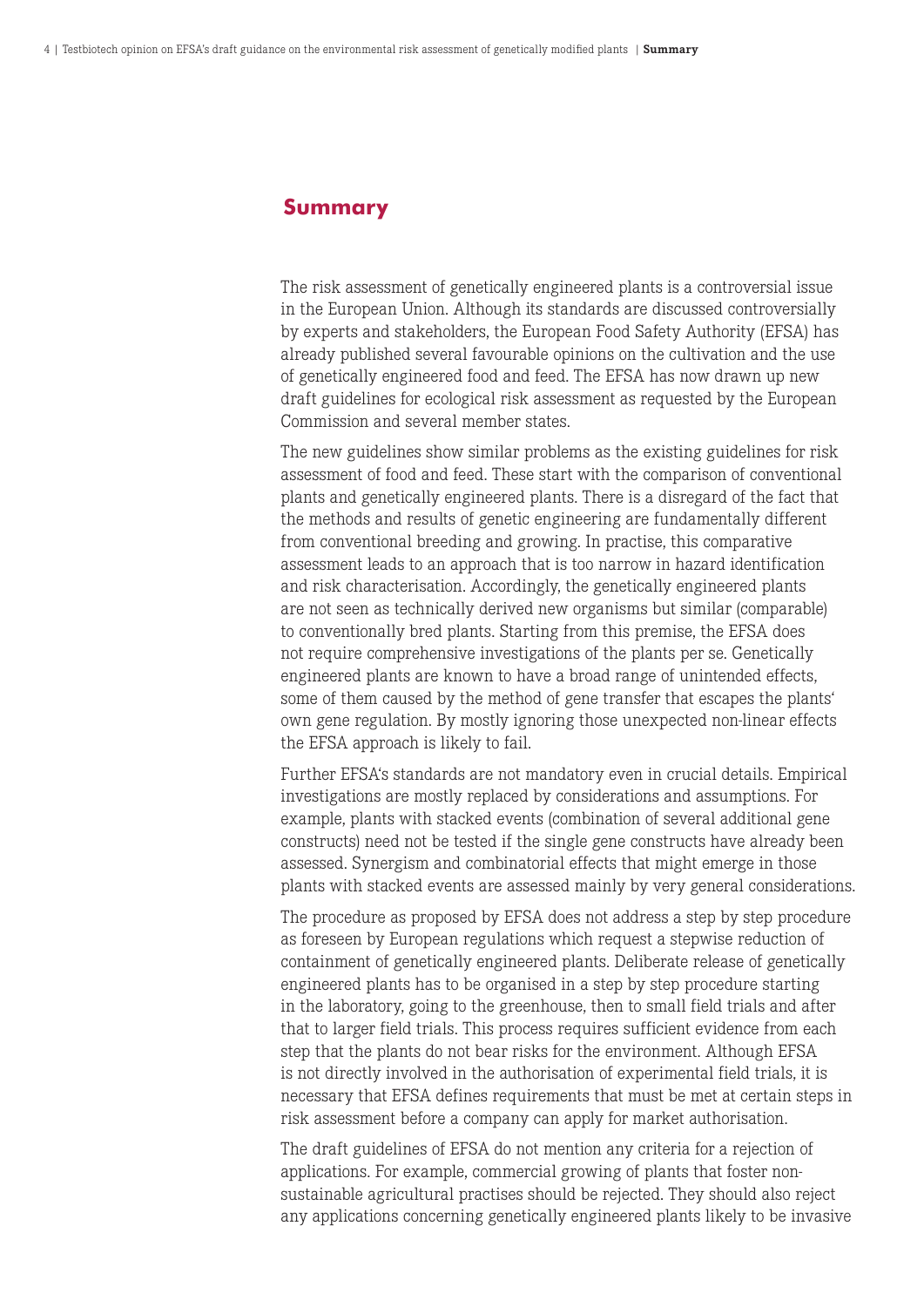or persistent and which therefore could not be removed from the environment after (large-scale) release.

Testbiotech proposes comprehensive testing of genetically engineered plants under defined environmental conditions before the plants are released. For example, genetic stability and genome-environment interactivity should be investigated by mandatory testing (called 'crash-tests'). Further, clear standards that safeguard sustainable practises in agriculture and the protection of biodiversity and its evolutionary integrity need to be integrated in any risk assessment of genetically engineered plants.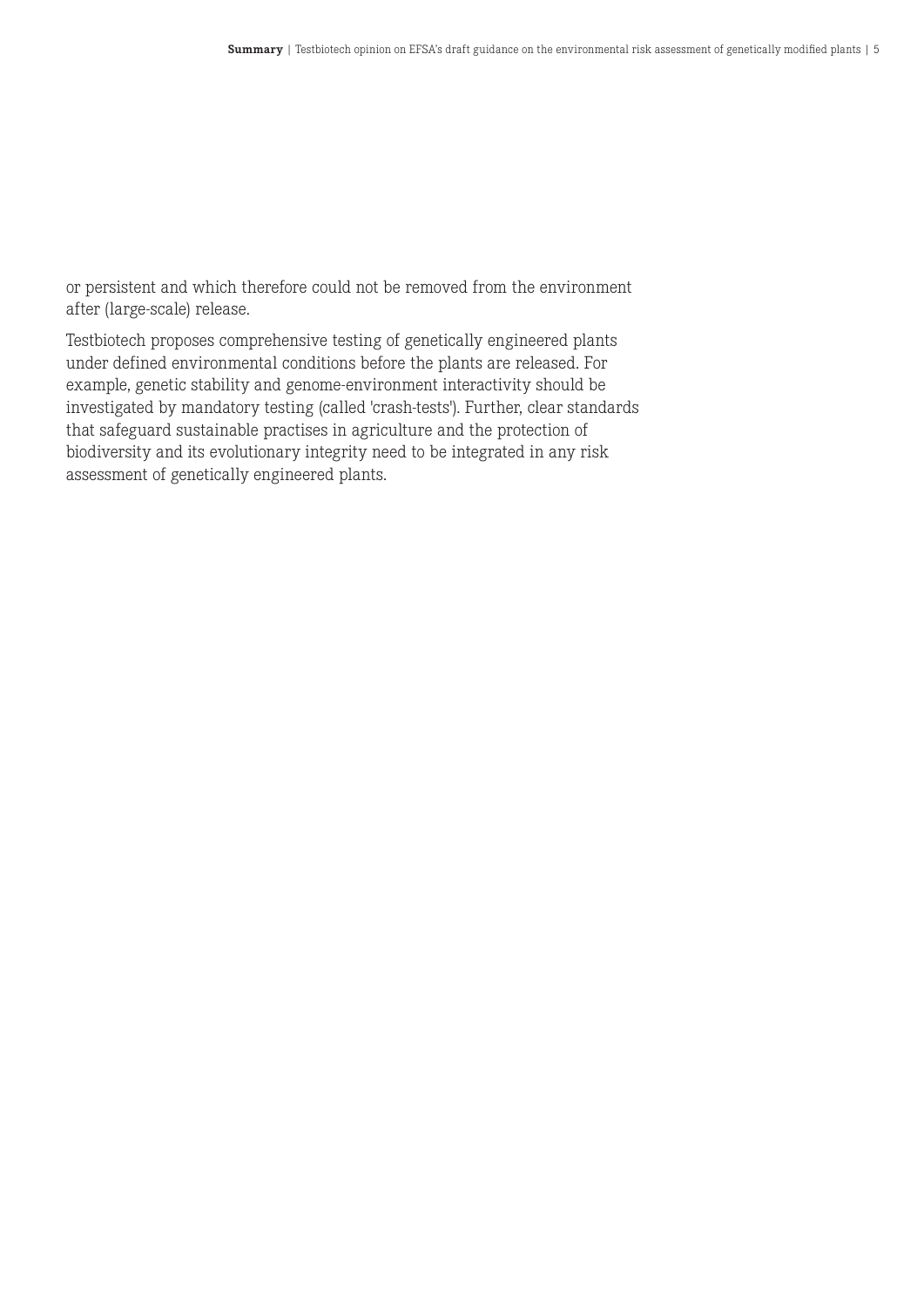### **Introduction**

In March 2010, EFSA published a new draft guidance document on the environmental risk assessment of genetically engineered plants. The document refers to a mandate given by EU Commission in March 2008, to develop criteria to assess the potential ecological effects of genetically engineered plants. These should include the selection of appropriate techniques to assess potential long-term effects of GM plants as well as recommendations for establishing baseline information.

This mandate was triggered by heavy criticism of EFSA's current practice of risk assessment. In 2006, the European Commission made a public statement calling for substantial amendments in the work of EFSA such as

*"further steps to improve the scientific consistency and transparency for Decisions on Genetically Modified Organisms (GMOs). The measures proposed aim to bring about practical improvements which will reassure Member States, stakeholders and the general public that Community decisions are based on high quality scientific assessments which deliver a high level of protection of human health and the environment."* <sup>1</sup>

The proposed guidelines follow a working process, taking into account *"problem formulation (including hazard identification), hazard characterisation, exposure characterisation, risk characterisation, risk management strategies and overall risk evaluation and conclusions"*. This approach is applied in the assessment of persistence and invasiveness, plant to micro-organisms gene transfer, interactions of the genetically engineered plant with target organisms and non target organisms, impacts on agricultural practises, effects on biochemical processes and effects on human and animal health.

Many details in the draft guidelines of the EFSA were widely commented on by various stakeholders.<sup>2</sup> The member states had a meeting with EFSA experts to discuss the draft guidelines, which were posted on the internet<sup>3</sup> A final version of the EFSA guidelines will be adopted in November 2010.

Testbiotech's opinion is centred on selected cross cutting issues and general strategies of the proposed guidelines. It is not a detailed analysis of all the proposed elements, but it tries to give a readable and rational account that allows interested public and decision-making bodies to enter into more general debate on the goals and strategies of risk assessment.

In order to understand the background of the new draft guidelines it is necessary to understand some of the problems with the current EFSA risk

<sup>1</sup> http://europa.eu/rapid/pressReleasesAction.do?reference=IP/06/498&format=HTML&aged=1&language=EN&guiLanguage=en

<sup>2</sup> See http://www.efsa.europa.eu/en/events/event/gmo100617.htm?WT.mc\_id=EFSAHL01&emt=1

<sup>3</sup> http://www.efsa.europa.eu/en/events/event/gmo100617.htm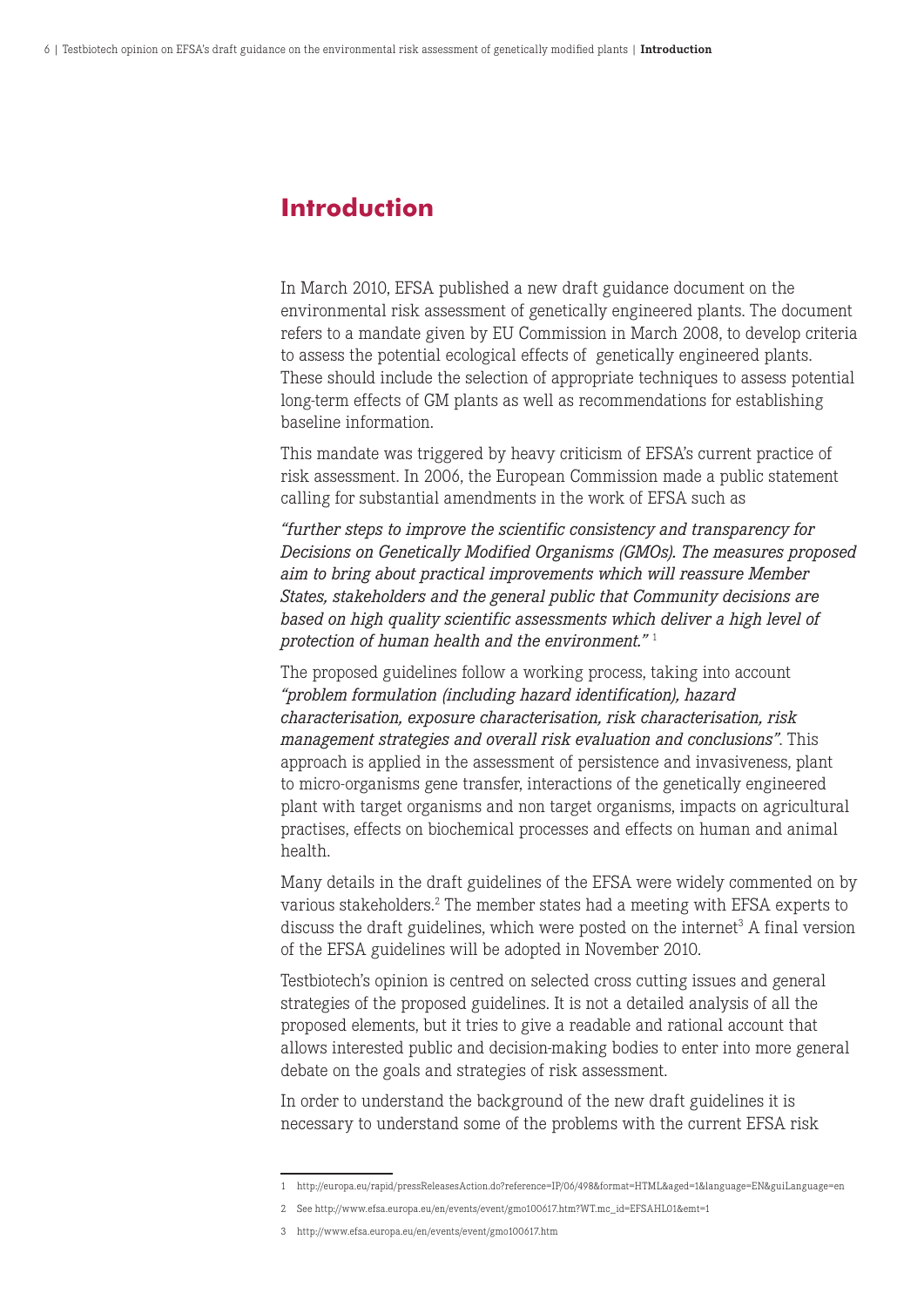assessment. In this opinion, we used the Dolezel et al. (2009) report to refer to the ongoing scientific debate on risk assessment within the EU.

The points raised in this report are also relevant for another process related to EFSA risk assessment in food and feed. The existing EFSA guidelines (EFSA 2006) might be adopted in large parts by the European Commission and then be the binding interpretation of Regulation 1829/2003 (EU Commission, 2010). These guidelines have similar basic deficiencies such as a lack of mandatory standards for empirical testing and a too narrow approach in hazard identification and risk hypothesizing (see Then & Potthof, 2009). These standards are not high enough to be accepted as sufficient by the EU risk manager. The EFSA standards for food and feed (EFSA 2006) should be re -discussed and further developed in a process parallel to the assessment of ecological risks.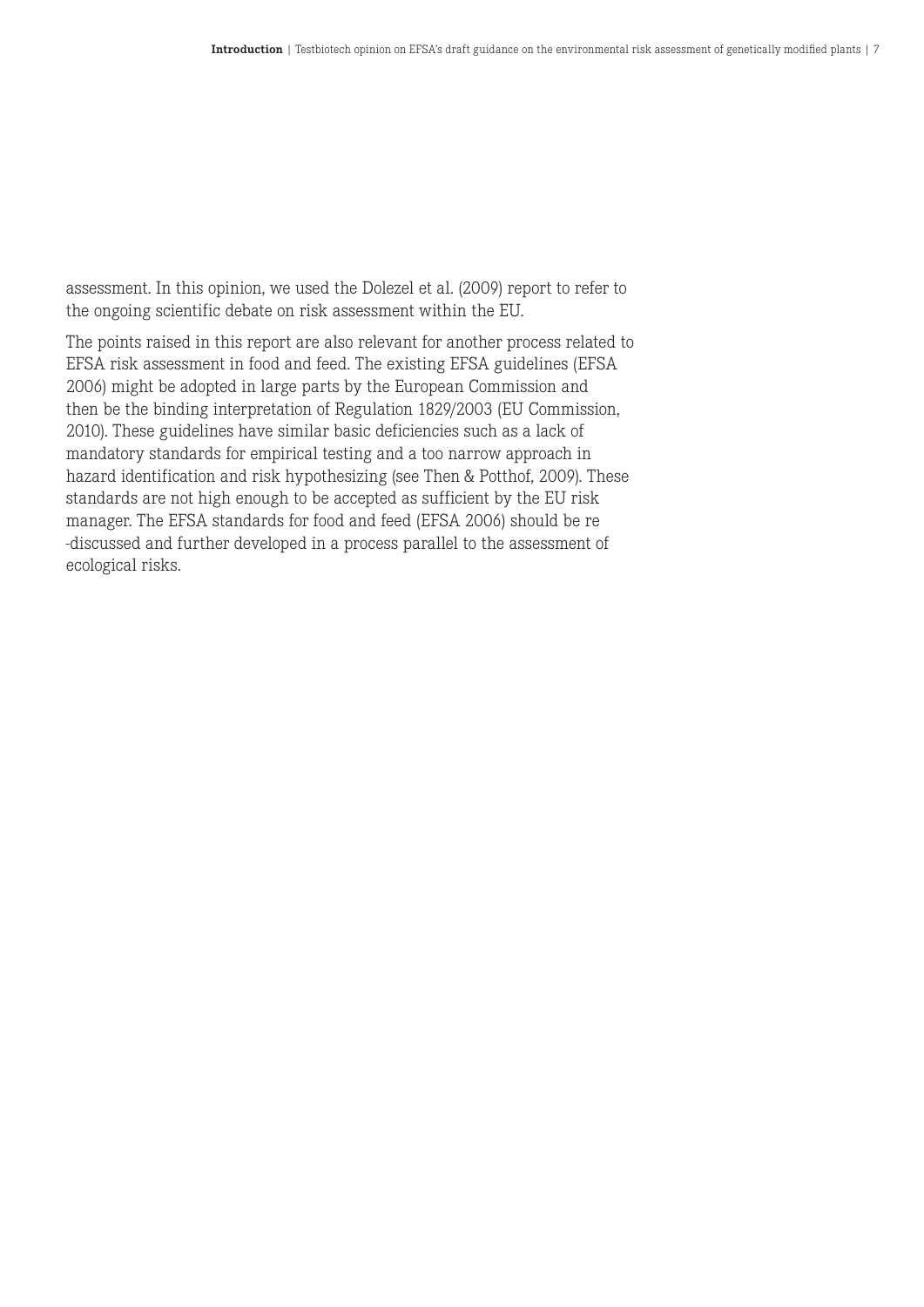### **1. The basic weakness of EFSA's concept**

In its draft the EFSA proposes a step by step procedure organised in six steps: problem formulation, hazard characterisation, exposure characteristics, risk characterisation, risk management strategies, overall risk evaluation and conclusion.

This approach follows the basic assumption that hazards can be identified at an early stage in environmental risk assessment. Follow-on steps can then be developed in stages based on a hypothesis developed at the start of risk assessment. On page 14/15 the draft reads:

*"Each risk assessment begins with a problem formulation in which the most important questions that merit detailed risk characterisation are identified. Problem formulation helps to make the risk assessment process transparent by explicitly stating the assumptions underlying the risk assessment.* 

*In this document, problem formulation includes the identification of characteristics of the GM plant capable of causing potential adverse effects to the environment (hazards), of the nature of these effects, and of pathways of exposure through which the GM plant may adversely affect the environment (hazard identification). It also includes defining assessment endpoints and setting of specific hypotheses to guide the generation and evaluation of data in the next risk assessment steps (hazard and exposure characterisation). In this process, both existing scientific knowledge and knowledge gaps (such as scientific uncertainties) are considered.* 

*Problem formulation starts with the identification of hazards through a comparative safety assessment. A comparison of the characteristics of the GM plant with those of its conventional counterpart enables the identification of differences in the GM plant that may lead to harm. These differences are theoretically assessed in the problem formulation process in order to identify the potential environmental consequences of these differences. While some differences may be deemed irrelevant to the assessment, others will need to be assessed for their potential to cause harm."* 

The following chapters discuss some of the basic weaknesses.

#### **1.1 Broad scope versus narrow approach**

From the field of toxicology we know that unexpected effects can emerge from a combination of stressors and toxins, which can synergise in a non-linear mode of action (see for example Kortenkamp et al., 2009). While in most cases, an approach of dose (concentration) addition can be applied, there are other cases where this approach will fail. As Kortenkamp et al. (2009) explain:

"Although dose (concentration) addition (and, to a limited extent, independent action) have proven surprisingly powerful in predicting and assessing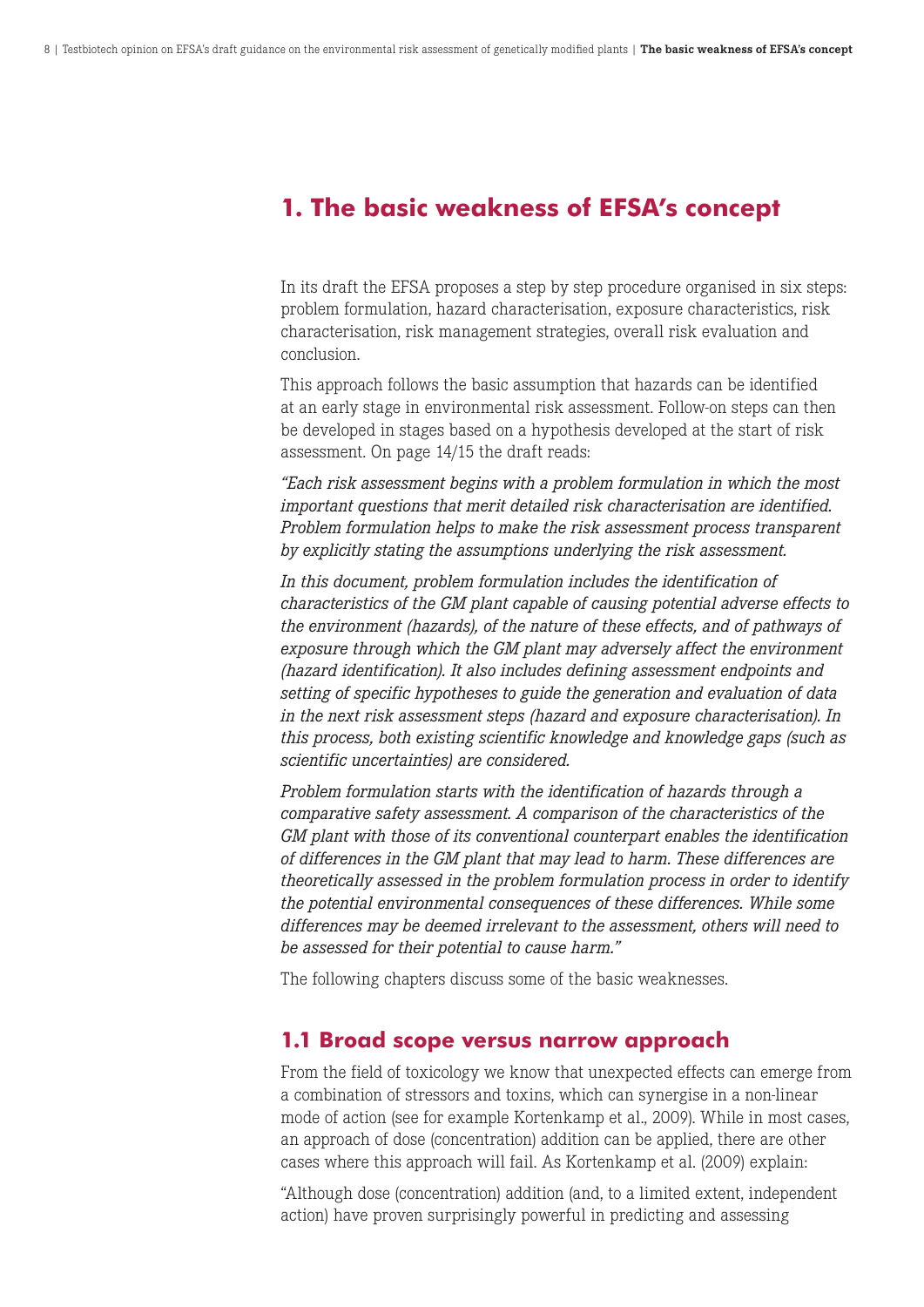mixture toxicities, there are also clear cases of synergisms (i.e. higher than expected mixture toxicities). Such cases are very specific for certain mixtures (compound types, their concentrations and mixture ratios), particular organisms and endpoints. Hence they cannot be incorporated into a general risk assessment scheme, but must be treated on a case-by-case basis. Therefore, any regulatory strategy must include a certain element of flexibility that allows adequate provisions for such exceptional cases. When it comes to pinpointing the causes for synergisms or antagonisms, there are substantial knowledge gaps in our current scientific understanding. There is an urgent need to define the conditions that might lead to synergistic mixture toxicities, and to establish how large synergisms are likely to be."

In the context of genetically engineered plants (and biology) non-linear effects are even more common than in chemistry. There is a broad range of relevant issues such as cumulative effects and synergisms, genome-environment interactivity as well contaminations with viable material. Many examples of unintended effects of genetically engineered plants are known but these can hardly be detected at an early stage of risk assessment.

For example, non-linear effects can emerge from contamination of weedy relatives or hybridisation with closely related species that allow the technically introduced genes to persist in the environment. These crosses with wild relatives can produce plants with unexpected increase in fitness (Snow et al., 2003, Lu & Yang, 2009). The artificial gene constructs can also be reintroduced into the fields from the weedy relatives. Chinese scientists found that this recrossing to the fields can cause unexpected risks of economic losses in rice (Lu & Yang, 2009). There may be similar effects with oilseed rape, since these crops can hybridise with other related species. Further unintended stacking of events occurs within the cultivated oilseed rape (Warwick 2005).

Other synergistic non-linear effects are known from Bt toxins. For example, Kramaz et al. (2007), found unexpected combined effects in non-target organisms (using snails as model organisms). Combinatorial effects of various stressors can be highly relevant for risk assessment of species such as honeybees, which are exposed to many adverse impacts of agronomic practise (see also Kaatz, 2005). Thus, risk assessment of Bt plants cannot just be reduced to hazard and exposure analyses, but has to take into account the recipient environment. Outside the laboratory, living organisms are not interfering with single stressors at set doses. In the real world, they face a combination of physical, chemical and biological environmental stressors that vary in space and time.

Non-linear effects can also be triggered by the stacking of events or by parallel cultivation of genetically engineered plants with different traits: It is known for example that interactivity between herbicide tolerant traits and Bt crops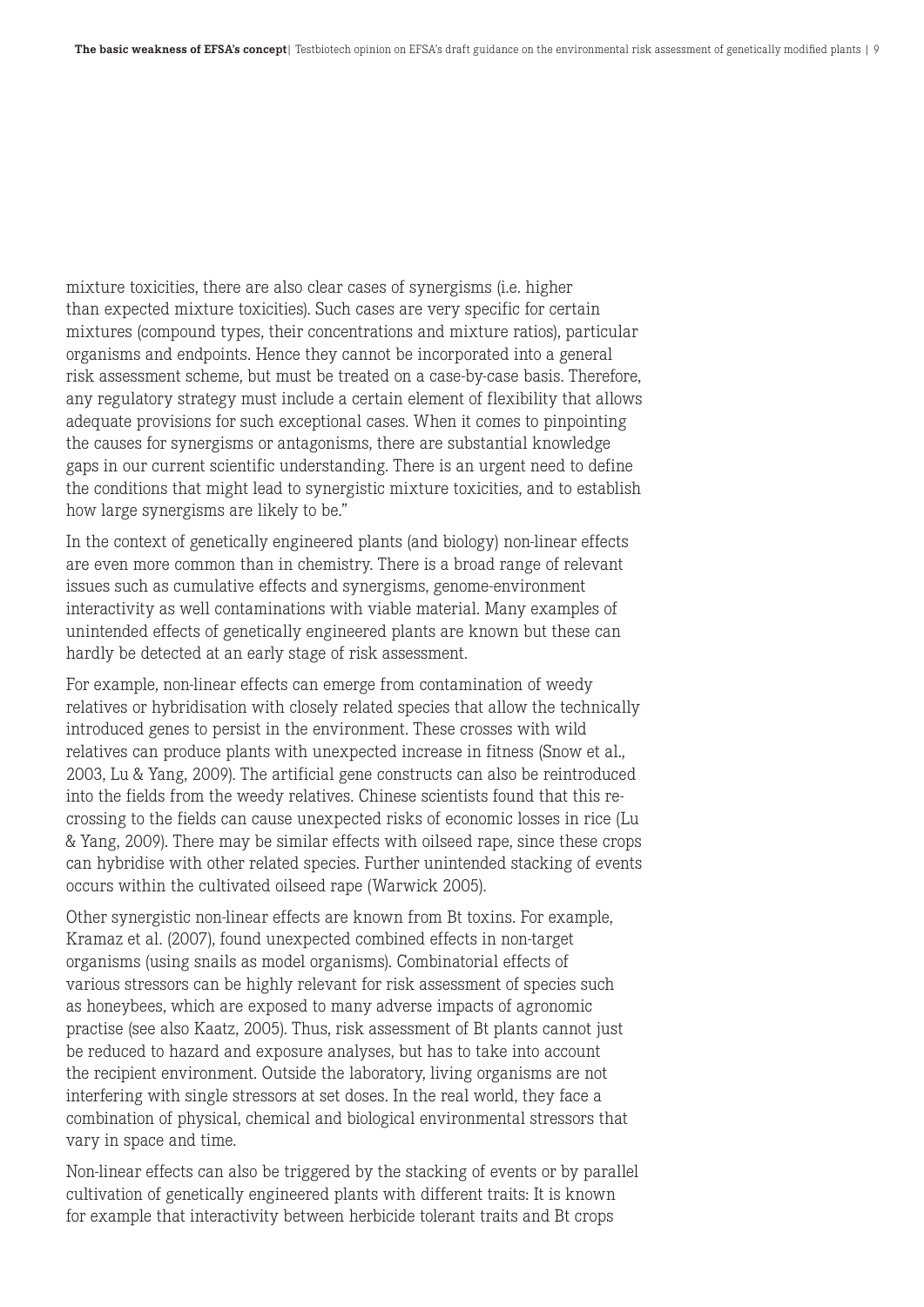can have an impact on the persistence and accumulation of residues in the soil (Accinelli et al., 2004).

Unexpected effects can also result from interactivity between pest insects being exposed to insect resistant plants, for example, pest replacement is known to occur in the US corn belt (Then, 2010). Another relevant issue in this context is an emerging cross-resistance in pest insects (Tabashnik et al., 1997).

Considerable attention must also be given to effects that only occur under certain environmental conditions such as climatic changes. Genetically engineered plants inherit technically derived features that are not controlled by the plant's gene regulation. Technical failures such as genetic instabilities and rise of undesired components can be triggered by specific environmental conditions. Relevant effects are known from genetically engineered soy (Gertz et al., 1999), cotton (Chen et al., 2005), maize (Then & Lorch, 2008) and potato (Matthews et al., 2005).

It is important to acknowledge that there are some broad uncertainties surrounding current scientific knowledge on how genetic engineering impacts on complex environments. Empirical data collection always depends on specific time and/or spatial scales under investigation, and is performed within particular ecological or management contexts. The absence of observable effects should not be interpreted as an evidence for the safety of any particular effect.

The draft concept of the EFSA (see for example lines 332-348) shows that the there is a high chance that only those risks identified at early stage will be assessed properly during the process. If risk identification and hypothesising is fixed at an early stage of the process then often remaining uncertainties will only be acknowledged if they are related to the hypotheses as assumed.

Risks or hazards which emerge in more complex interactions between genome and environment might not be hypothesised at the beginning of risk assessment. Modern molecular biology shows that the function of a gene, the processes of gene regulation and the interaction between gene and environment are not organised in a linear cause-effect relationship, but often follow non-linear patterns while emerging. Thus the risks of genetically engineered plants cannot be sufficiently assessed by a linear hypothesis driven approach as suggested by the EFSA. These risks or hazards might only be identified by a concept that follows a different principle of 'expect the unexpected' on each level of the process. The basic dilemma is also described by Dolezel et al. (2009) as a problem in current risk assessment (page 180):

*"In its first steps problem formulation and hazard assessment, the current ERA (Environmental Risk Assessment, CT) model narrowly defines potentially adverse effects. This leads in many instances to an exclusion of for the ERA relevant issues. It is therefore strongly suggested to broaden the scope of the*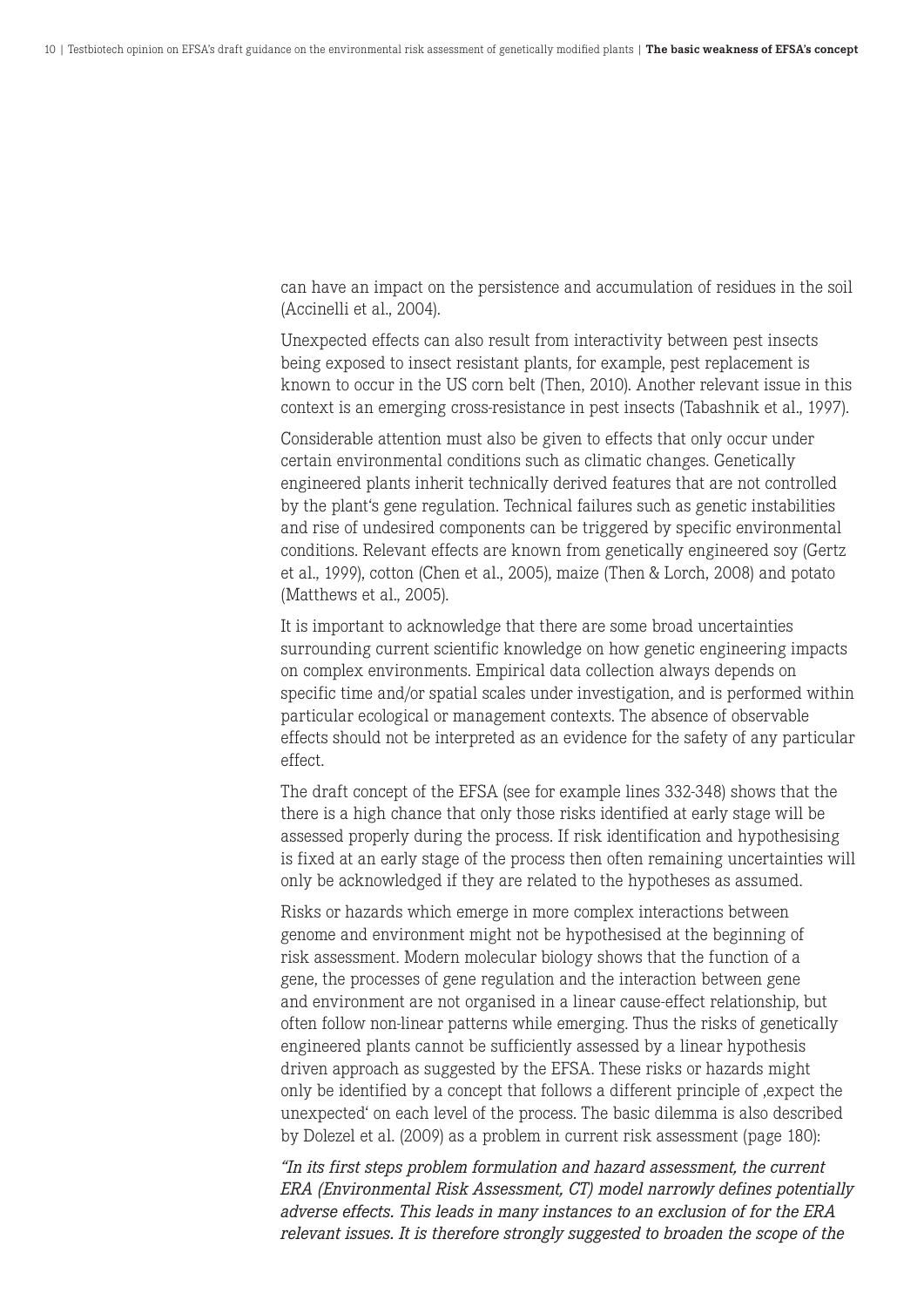#### *assessment to be compliant with the provisions of Directive 2001/18/EC and the guidance notes for risk assessment (EC 2002)."*

To escape these problems, ERA should start as comprehensively and inclusively as possible and be based on a broad generation of empirical data not already confined to certain hypotheses. In general, risk assessment in plants has to be organised in a way that challenges the hypotheses and findings from earlier steps on each level of the process. Besides risks and potential hazard that can be hypothesized, one of the main challenges for ERA is the emergence of unexpected effects that cannot be predicted. Thus risk assessment has to be based on a broad range of empirical data and mandatory investigations that can cast a 'wide but finely meshed net' on each level of risk assessment, and not be organised in the linear model of a decision-making tree.

### **1.2 Choice of the comparator**

The starting point proposed by EFSA is a comparison of the genetically engineered plant with its conventional counterparts. This approach is based on the concept of substantial equivalence and familiarity as described in the current EFSA guidelines (EFSA 2006). It is based on the assumption that genetically engineered plants are just like conventional plants with some additional genes added.

As modern molecular biology shows, this approach will fail. It is known that the insertion of a single gene by invasive genetic engineering can cause changes in the activation of several thousands other gene function in the plant. Genetically engineered plants have to be seen as being technically derived organisms with technically derived features (and potential technical failures) which cannot be compared to plants derived by conventional breeding.

Basic differences between breeding and genetic engineering can be deduced from the role and function of genome regulation. While the changes in genetic activities can in conventional breeding (even by inducing mutations) be seen as an normal adaptation within the system of gene regulation, changes occurring in the context of genetic engineering have to interpreted with much more caution.

As Batista et al. (2008) for example show, genetic engineering as well as mutation breeding can affect the activity of thousands of plant genes and many of these changes can even be traced to following generations. But while mutation breeding can (at least to some extent) be seen as using the biological potential of plants as trained by evolutionary mechanisms, genetic engineering is not based on evolutionary mechanisms. As defined in Directive 2001/18 (Art 1):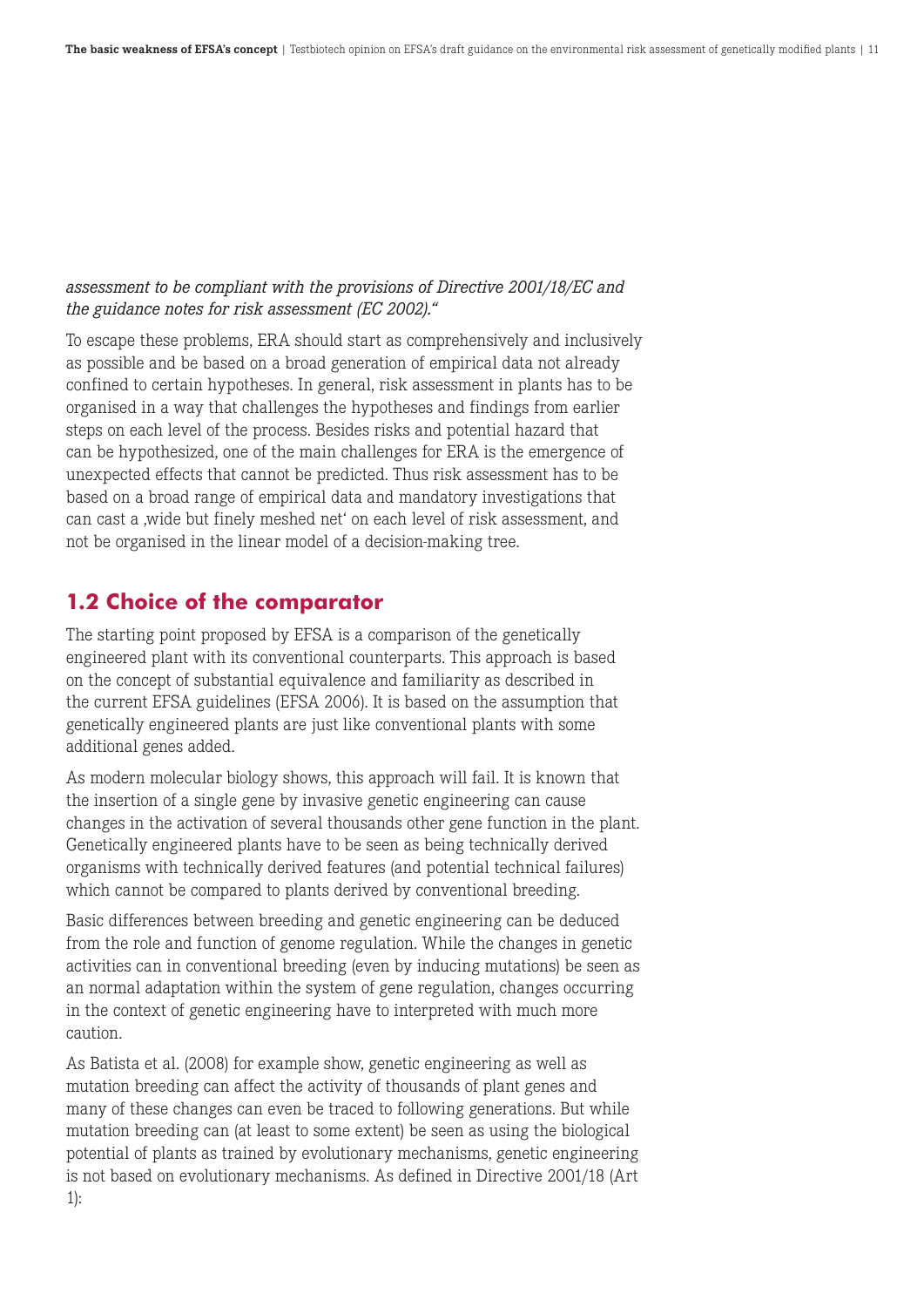*"Genetically modified organism (GMO) means an organism, with the exception of human beings, in which the genetic material has been altered in a way that does not occur naturally by mating and/or natural recombination."* 

Genetic engineering is an invasive method to enforce new metabolic pathways to the plants that cannot be controlled by its normal gene regulation. As Diehn et al. (1996) for example show, it is necessary to overcome the normal genetic regulation in plants to allow technical gene constructs to be expressed in the plants. Thus changes in gene activity of plant genes induced by genetic engineering should be interpreted much more as a symptom of a disturbed system than as a process within normal gene regulation.

Given these observations, genetically engineered plants should be treated as being basically different and not substantially equivalent or , similar' to their conventional counterparts. Comparisons with plants derived from conventional breeding are essential to refine risk assessment at certain stages, but cannot be the decisive starting point for developing hazard identification and crucial hypothesis, which guide the whole process of risk assessment.

EFSA generally presumes that risks can be deduced from the analysis of newly introduced genes and their products. This approach is also integrated in the new draft guidelines and is applied in current risk assessment of transgenic plants. The authority argues for example that, in the case of herbicide tolerance or insect resistance, the introduction of additional genes would change the plants only in relation to certain characteristics (EFSA 2007):

*"The current generation of GM plants cultivated for commercial purposes has been modified through the introduction of one or a few genes coding for herbicide tolerance, insect resistance or a combination of these traits. In these plants the genetic insert leads to the production of a gene product, which does not interfere with the overall metabolism of the plant cell, and does not alter the composition of the GM plant except for the introduced trait."*

For example, Prescott et al. (2005) (also see Valenta & Spök, 2008) indeed show that genetically engineered plants should not be considered as just being conventional plants with some additional genetic function added. The immunological effects observed in genetically engineered peas did not only concern the specific protein as transferred from beans but also other proteins occurring naturally within the peas. Thus, genetically engineered plants can inherit emerging risks for human health that cannot be predicted from parts and pieces that have been technically added. Similar conclusions regarding environmental risks have to be drawn from Snow et al. (2003), which revealed unexpected fitness-related effects derived from genetically engineered sunflowers. Unpredictable effects emerging from interactivity within the metabolism of the plants can also be expected from crops producing Bt toxins. Combinatorial or synergistic effects of recombinant proteins acting as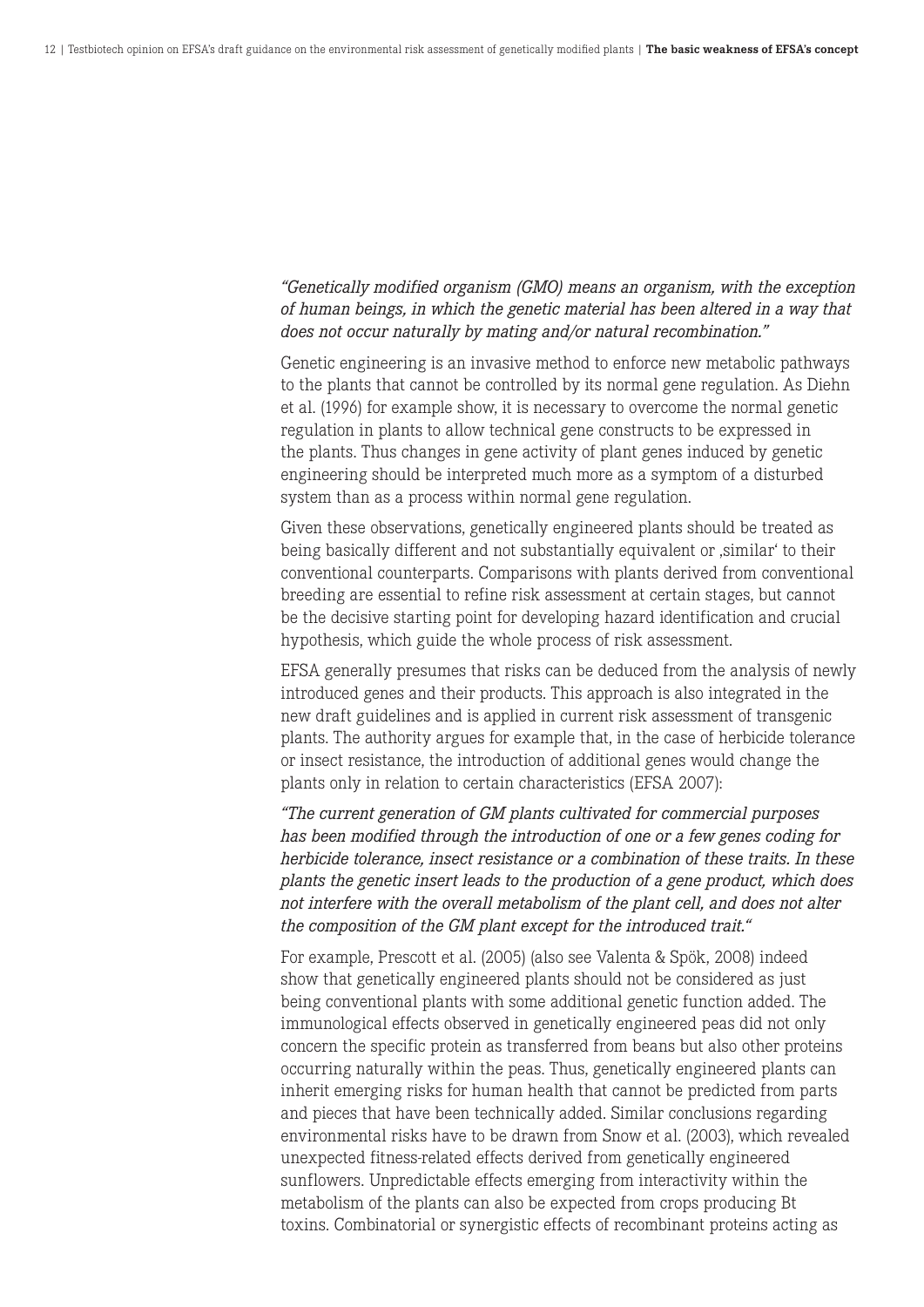adjuvants to immunostimulatory effects, for example, or as potential allergens, have been discussed with regard to Cry1Ac (Moreno-Fierros et al., 2003, Rojas-Hernandez et al., 2004).

To start with, genetically engineered plants should not be seen as being comparable to plants derived from conventional breeding, but as technical products that require a comprehensive risk assessment per se. Otherwise unintended effects resulting from the transformation process, or from interactions of the novel substance or the environment might be overlooked and omitted. It is not sufficient to focus only on certain defined features that have been inserted into the plant by genetic engineering. As Dolezel et al., 2009 explain:

*"In the current risk assessment practice of GMO notifications notifiers generally do not specify hazards but define them on a general level, such as 'the expression of the transgene' or 'the presence of GM trait'. The fundamental flaw is thus the delineation of the transgene or the introduced trait from the GMP thus ignoring the whole GMP as a stressor."*

### **1.3 Cumulative risks in stacked events**

According to EFSA's general approach as described in lines 1127-1131 (page 34), risk assessment of stacked events starts with the risk assessment of single events:

*"In the context of this GD, the term 'stacked event' will refer to a GM plant derived from conventional crossing of assessed single events. Where all single events have been fully risk assessed for their potential risks due to cultivation, the risk assessment of stacked events should mainly focus on issues related to a) stability of the inserts, b) expression of the events and c) potential synergistic or antagonistic effects resulting from the combination of the events."* 

Further empirical data concerning the wholesome plant that inherits the combination of gene constructs are not required necessarily. The risks from plants with stacked events might be simply deduced from theoretical scientific considerations (see lines 1134-1138):

*"A risk assessment of the single events is a pre-requisite for the assessment of stacked events. The assessment of GM plant containing more than two transformation events combined by conventional crossing shall cover all sub-combinations of these events. In such a case, the applicant shall either provide a scientific rationale justifying that there is no need for experimental data obtained for the concerned sub-combinations or provide the experimental data." (page 35)*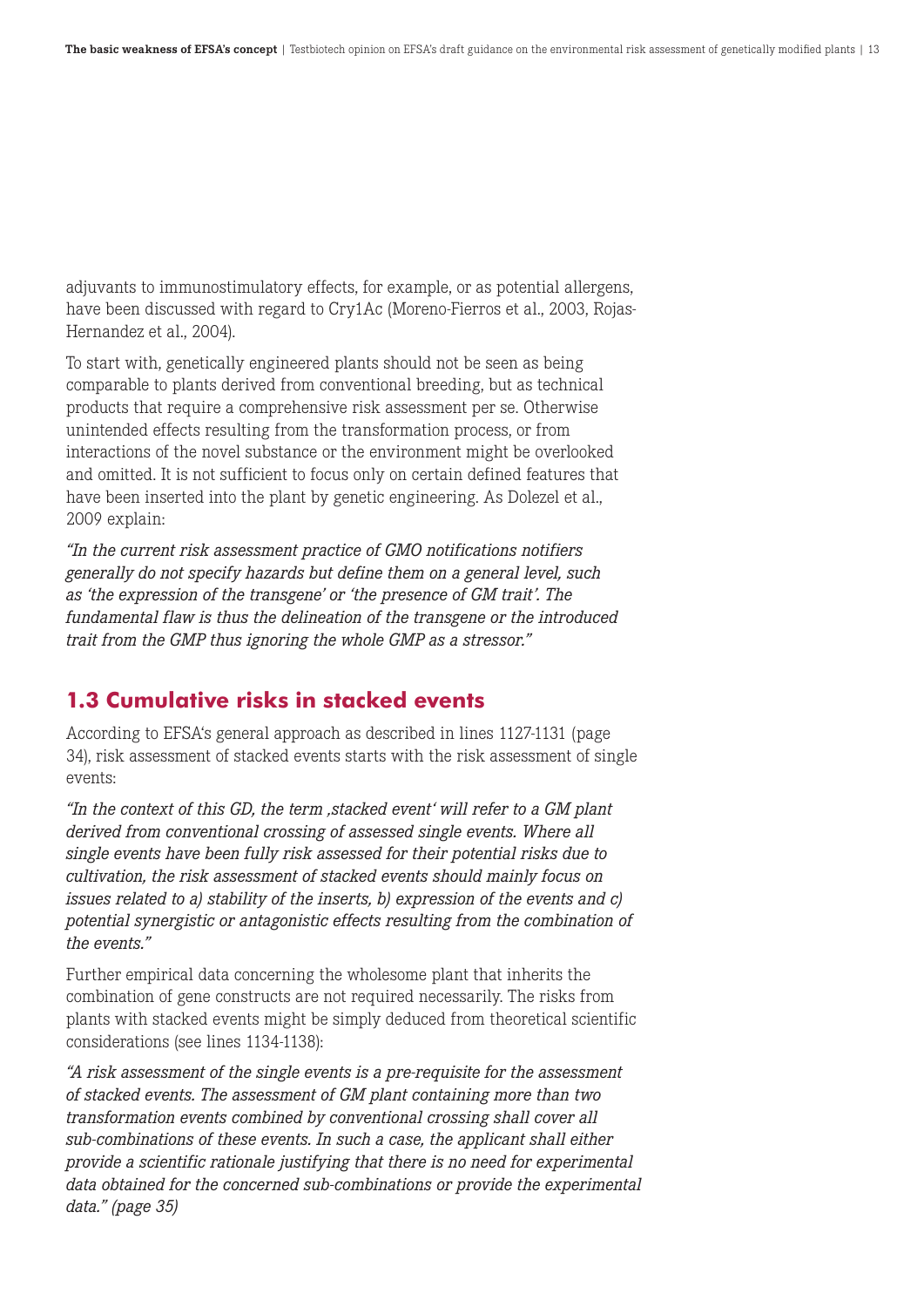This approach is exemplified by EFSA in the context of persistence and invasiveness, interaction with target and non target organisms – none of these levels of risk assessment will require mandatory experimental testing. The following is suggested in 1153-1155, for example, concerning persistence and invasiveness:

*"In GM plants with more than a single transgene (e.g. stacked GM plant events), the applicant should consider whether the combination of transgenes may lead to enhanced persistence or invasiveness that is more than the expected from the simple product of the single traits. "*

Thus consideration can replace empirical investigation and scientific data. Based on a similar concept (EFSA 2007) the EU has already authorised several stacked events for import (such as NK603 x MON810 and MON863 x MON810). With a positive opinion on Bt11 and 1507 maize the EFSA favours the cultivation of transgenic maize in the EU combining insect resistance and herbicide tolerance.

EFSA largely ignores the fact that it is known that cumulative unexpected effects can result from the combination of traits such as insect resistance and herbicide tolerance. Synergies can emerge between different Bt toxins (Schnepf et al., 1998, Then, 2009), for example: Then (2009) reviewed several publications that show certain factors and synergisms that impact the toxicity of Bt toxins. These extrinsic factors are various and include other Bt toxins or parts from the spore of Bacillus thuringiensis as well as certain enzymes, environmental stress, non-pathogenic microorganisms, and infectious diseases. These effects are relevant for risk assessment in honeybees: The investigation of Kaatz (2005), which so far is not available in peer reviewed publication, showed honeybee colonies to be susceptible to Cry1Ab if certain parasitic gut organisms (Nosema apis) were apparent. Thus, this organism is likely to act as additional stress factor, which enables toxicity of Cry1Ab in this non-target species.

Interference between Bt producing plants and the use of chemicals (herbicides, pesticides) has been demonstrated as well. It has been published that the additional use of insecticides impacts the concentration of Bt toxins in the plants (Griffiths et al., 2006). Furthermore, if Bt toxins are used in combination with herbicides such as glyphosate and glufosinate, the herbicidal residues in the soil will decrease slower (Accinelli et al., 2004). These findings show that EFSA's approach is not sufficient for testing for unintended, delayed and cumulative effects in stacked events as required (see requirements of Annex II of Dir 2001/18).

As has been shown, the new proposed EFSA guidelines for the risk assessment of stacked events also do not foresee mandatory specific empirical investigations. The EFSA assumes that in most cases the assessment of each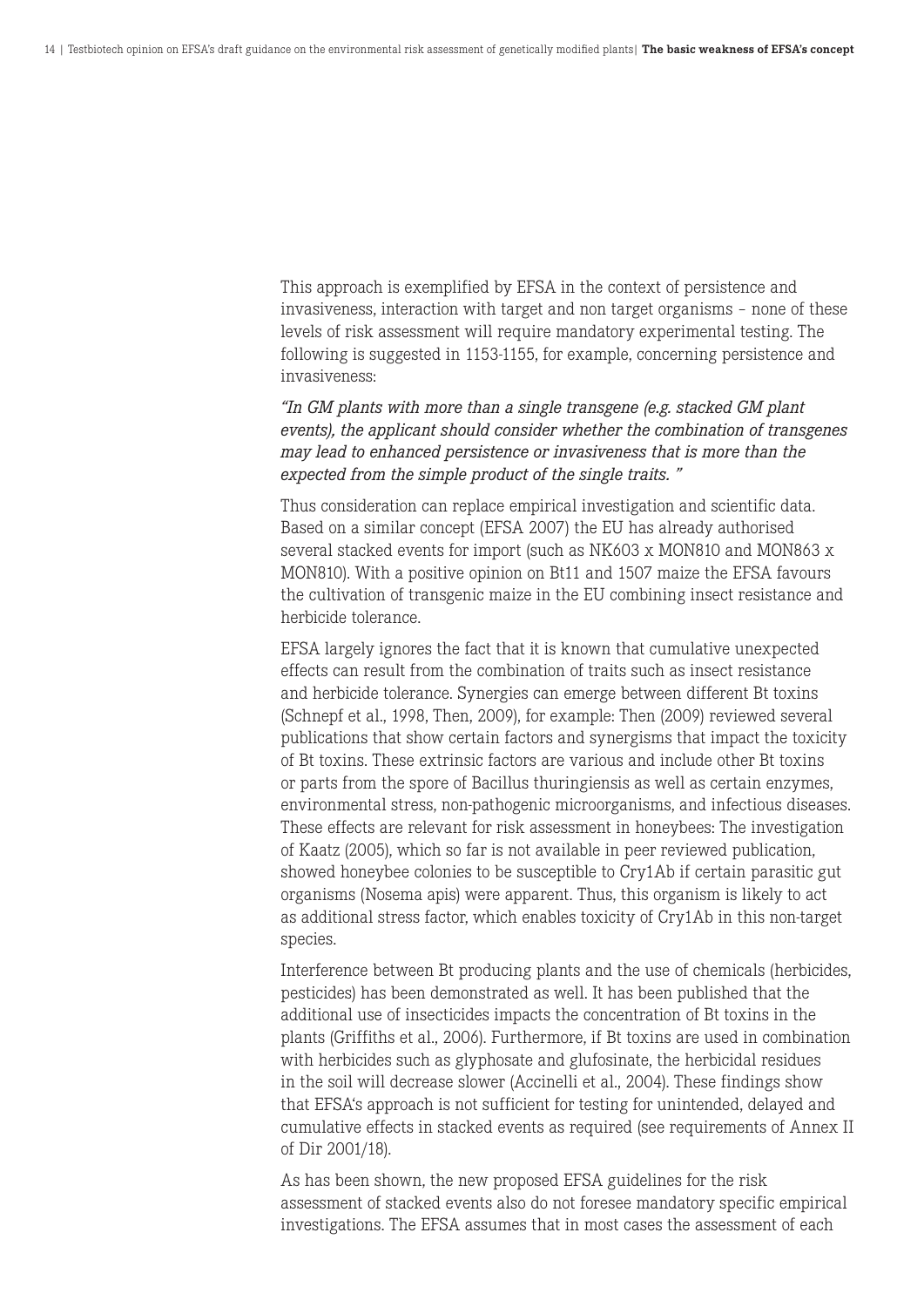of the single constructs will be sufficient. This is not in accordance with EU regulations. Annex II of the 2001 Directive explicitly mentions interactions between genetic engineered plants and cumulative effects. Cumulative effects and potential interactions have to be taken into account as well in the parallel cultivation and imports of different genetically engineered plants and in the case of stacked events in single transgenic plants.

According to a report by the EU Joint Research Centre (JRC, 2009) it can be expected that more than 100 different events might be introduced into markets in the next few years until 2015, and that several hundreds or even thousands of possibilities will be created by combining these events in stacked plants. It is of major concern that, according to the standards proposed by EFSA, detailed analyses of potential interactions or cumulative effects will only be performed in some rare cases.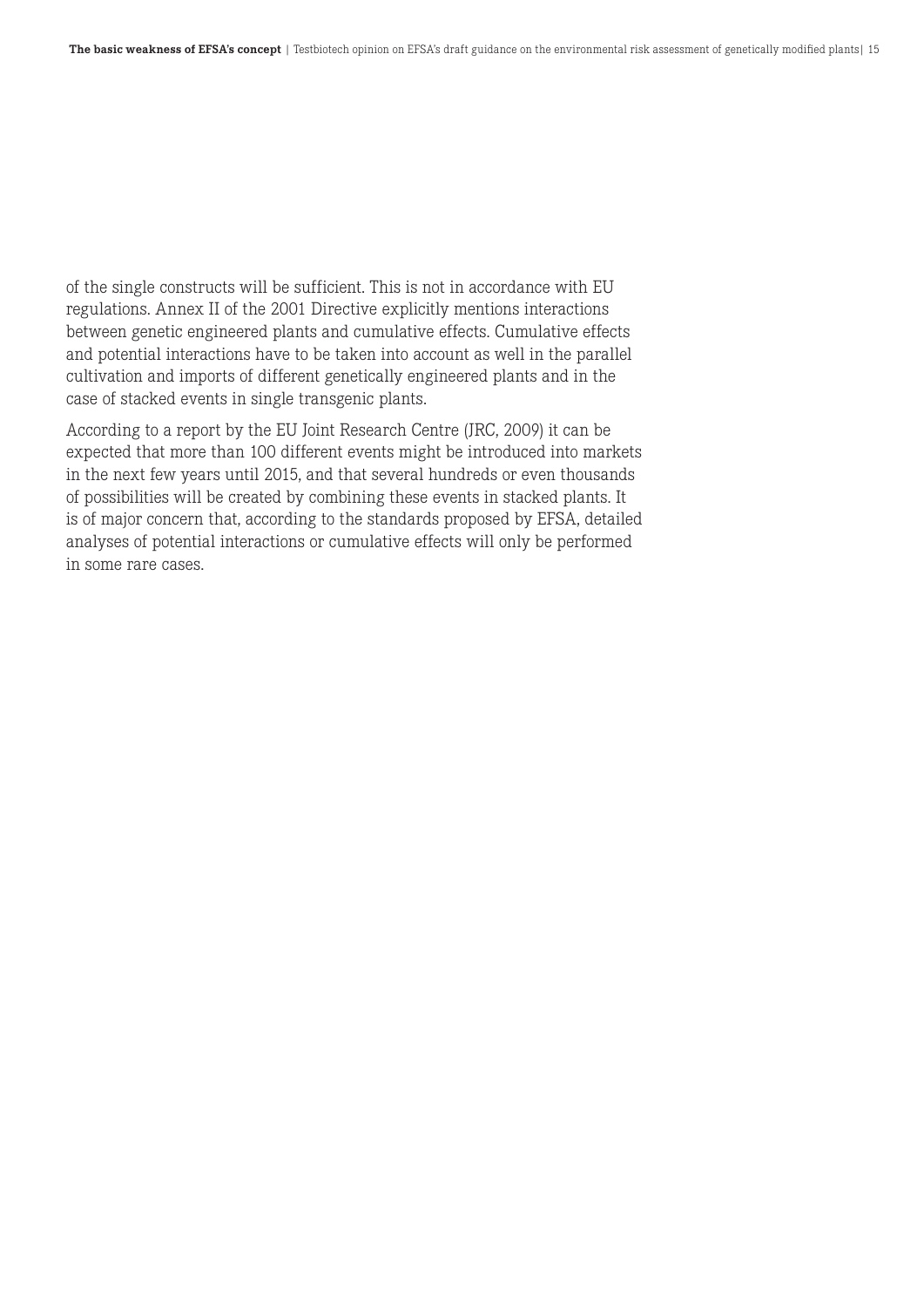### **2. Defining a step by step procedure**

The step by step procedure as proposed by EFSA might be a way to organise the work flow of the authority (of its GMO panel) but it is not the step by step procedure as foreseen by the EU regulation. As Recital 24 of EU Dir 2001/18 says:

*"The introduction of GMOs into the environment should be carried out according to the step by step principle. This means that the containment of GMOs is reduced and the scale of release increased gradually, step by step, but only if evaluation of the earlier steps in terms of protection of human health and the environment indicates that the next step can be taken."*

The step by step process as foreseen under Dir. 2001/18 does not talk about steps to simply organise work flow with regard to risk assessment. Rather, it foresees the reduction of containment, dependent on the availability of sufficient scientific data. A step by step process as intended by European legislation would follow for example the steps of desk-based studies, laboratory investigations, greenhouse work, and semi-environment, small scale and large scale releases.

This very basic concept is not integrated in EFSA's proposal. It is only vaguely addressed (see page 29 of the draft proposal). Thus, EFSA fails to address the essential requirement of a step by step procedure necessary for safeguarding the environment and human health by having earlier steps evaluated (with high levels of containment) before moving to the environment. When combined with the highly questionable concepts of early hazard identification, endpoint definition (that can even be chosen by the applicant – see line 409-411 ) and the use of comparators from conventional breeding, the approach as proposed by EFSA does not fulfil the requirements of EU legislation. The need for safeguarding a proper step by step procedure is also expressed by Dolezel et al., (2009):

*"Since it must be evident that GMPs do not cause an adverse effect on the environment, one or several testing steps with the GMP in question may be required at different levels of confinement: laboratory, greenhouse, and field. Especially, if significant uncertainties remain at one level, it is necessary to proceed to the next level of (lesser) confinement with caution. Precaution is operationalized by lifting the level of confinement successively and not moving in one step from the laboratory straight to the field." (page 193)*

Applying a proper step by step procedure means gathering technical data in the laboratory and the greenhouse as much as possible before the plants are released into the environment. A next step requires the systematic use of small scale experimental trials so as to generate as much data as possible before any large scale release can be allowed.

These basic aspects of a step by step procedure were ignored in the draft guidelines. Thus an indispensable prerequisite for risk assessment is missing.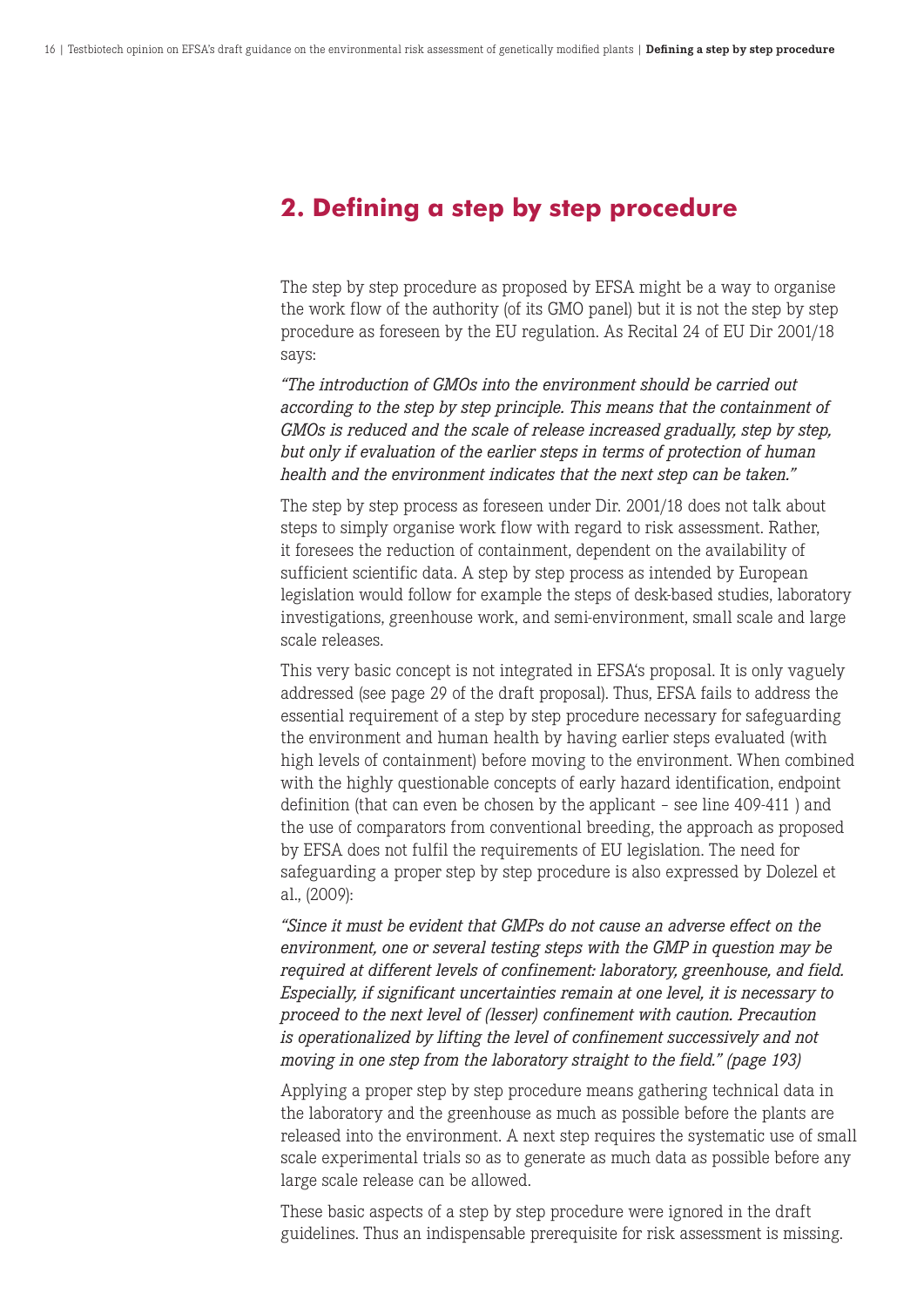It is likely that the existing problems will be perpetuated. In most data from experimental field trials, for example, there is hardly any scientific evidence on risk related aspects (Dolezel et al., 2009). The field trials are often driven by an approach in which mainly agronomic parameters are assessed, thus ignoring the purpose of a step by step procedure as foreseen by EU regulation. Although EFSA is not directly involved in authorisation of experimental field trials, it is necessary that EFSA defines requirements that have to be met at certain steps of risk assessment before a company can apply for market authorisation.

For example at the level of laboratory and greenhouse work, the proposed guidelines by EFSA do not require systematic generation of empirical data before any release can take place. Then & Potthof (2009) propose a system they call crash test, the aim of which is to systematically investigate genetic and metabolic stability of the genetically engineered plant before any large scale release is made. This concept was triggered by the observation that so far not even very basic data such as the level of the expression of the Bt protein in the plants have not been investigated sufficiently. Appropriate test protocols in ring testing have not been evaluated, and systematic explorations under changing environmental conditions have not been published (Then & Lorch, 2008).

In general it is known that genetically engineered plants react to environmental conditions such as climate (Chen et al., 2005), soil (Bruns, 2007) and stress (Matthews et al., 2005). These reactions can and should be measured under controlled conditions, such as laboratory or greenhouse conditions, before plants are released in any large scale cultivation.

Other very basic data that should be compiled under laboratory and greenhouse conditions concern external factors (co-factors) that might interfere with the transgenic traits or transgenic plants. It is known for example that Bt toxins are likely to interact with a broad range of external factors (for overview see: Then, 2009). So far, even there, the mode of action of Bt toxin has not been investigated thoroughly (Pigott & Ellar, 2007, Broderick et al., 2006 and 2009).

Interactions caused by combinations of herbicide tolerant crops with their complementary herbicide should also be taken into account as a matter of routine. Basic data have to be generated in the laboratory and the greenhouse, to generate sufficient empirical data about metabolites of the herbicide in the plant and possible interference with plant components.

A basic tool that is not foreseen by EFSA but should be used as a matter of routine is the systematic investigation of changes in gene regulation or metabolic profiles in genetically engineered plants. As Batista et al. (2008) and Zolla et al. (2008) demonstrate, for example, the method of invasive genetic engineering provokes much more change within the plants than so far had been thought. Thus advanced scientific tools need to be integrated at an early stage of the risk assessment, and combined with precise information regarding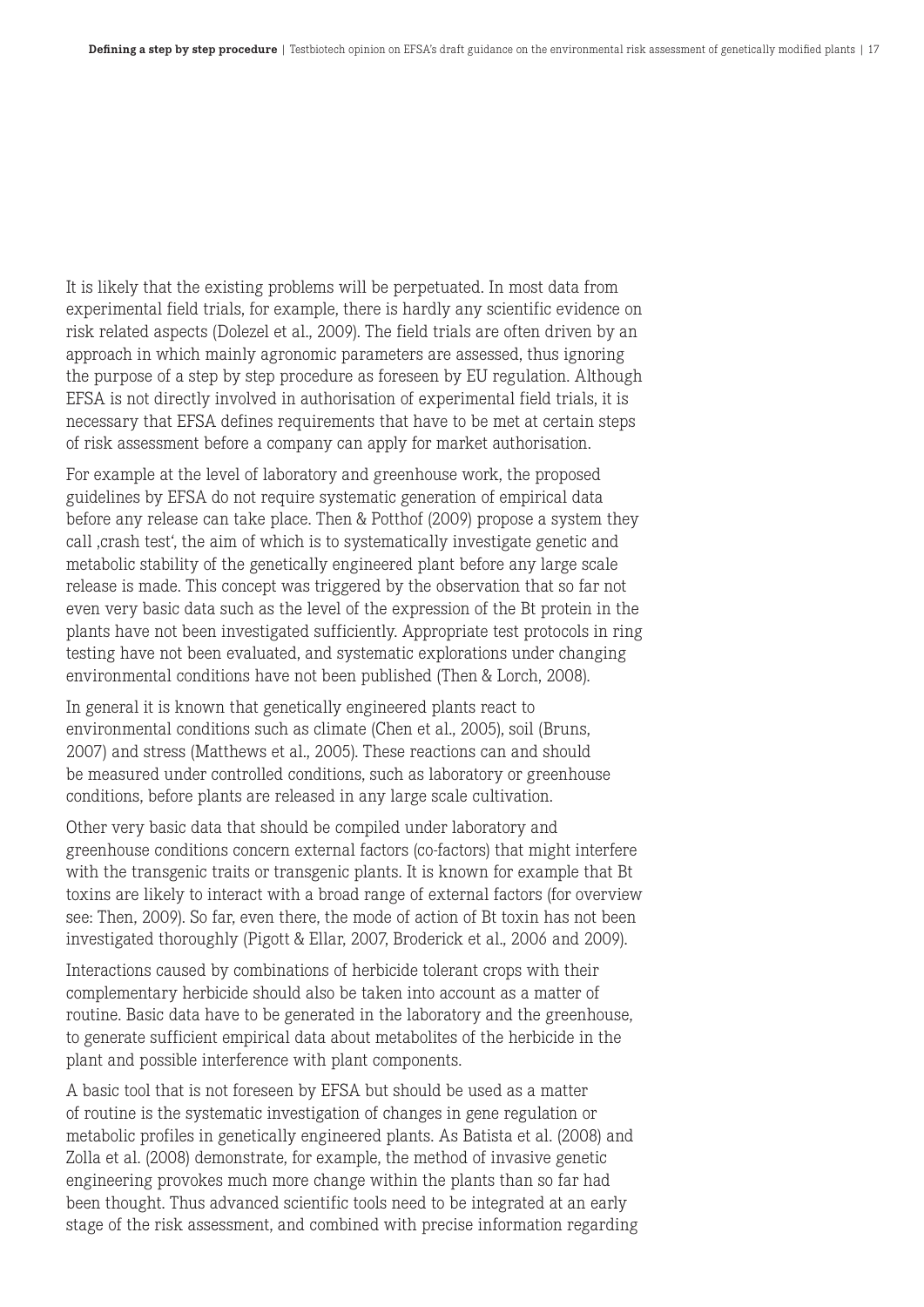intended or unintended insertions, open reading frames and resulting metabolites.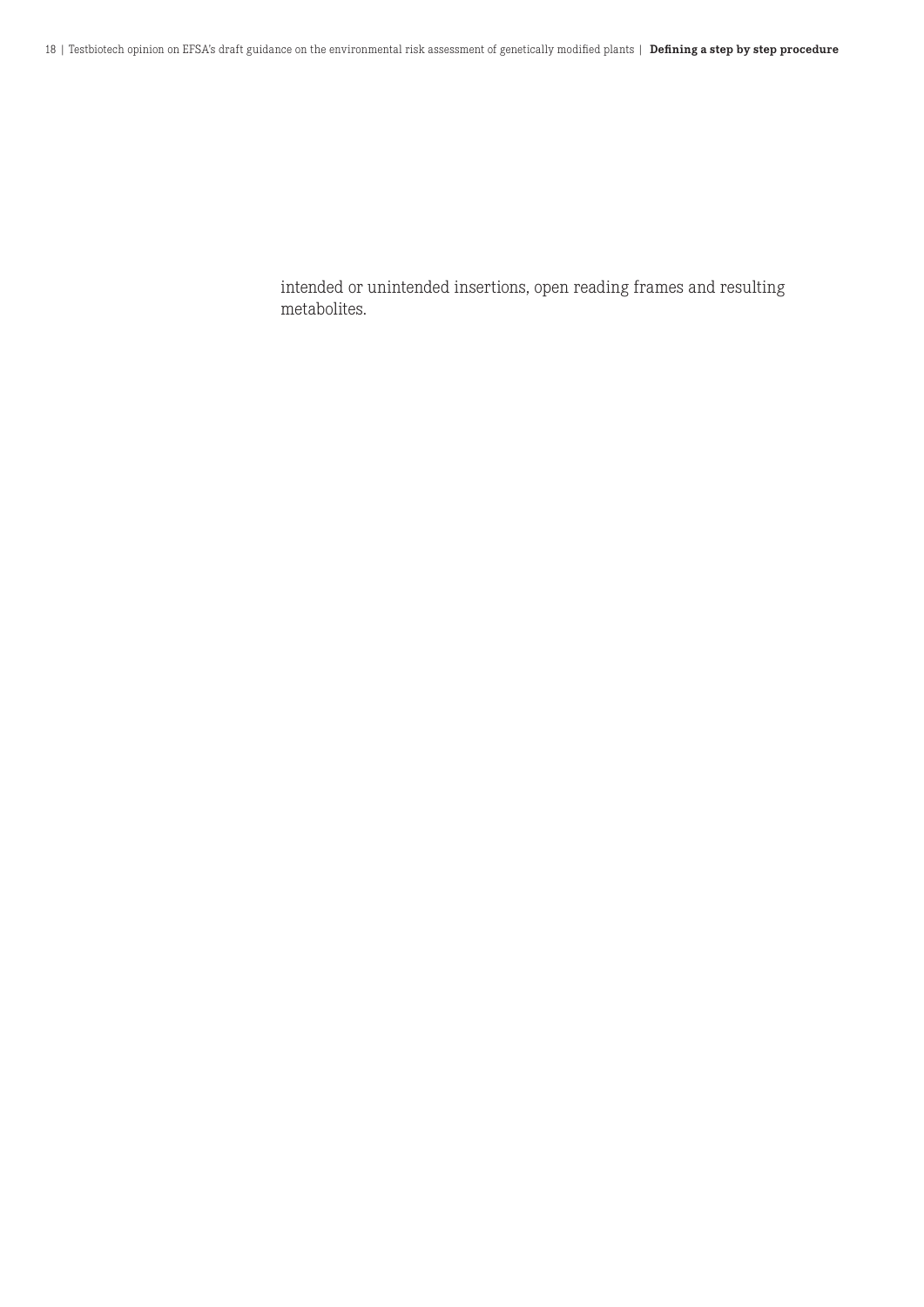## **3. Sufficient mandatory testing**

Several levels of the risk assessment as foreseen by EFSA lack a comprehensive mandatory testing regime. This can be shown for example in requirements for assessing the impact on non target organisms, the evaluation of stacked events and interaction between genomes and the environment.

As the EFSA describes their concept (page 22):

*"The ERA should be carried out on a case-by-case basis, meaning that the required information may vary depending on the type of the GM plants and trait(s) concerned, their intended use(s), the potential receiving environment(s). There may be a broad range of environmental characteristics (regional-specific) to be taken into account. To support a case-by-case assessment, it may be useful to classify regional data reflecting aspects of the receiving environment(s) relevant to the GM plant (e.g. botanical data on the occurrence of wild relatives of GM plants in different agricultural or (semi) natural habitats of Europe, effects of production systems on the interactions between the GM plant and the environment)." (underlining by Testbiotech)* 

Testbiotech is of the opinion, that much more extensive mandatory empirical testing of genetically engineered plants is required than is set out in the current draft. While it is true that risk assessment always has to be flexible enough so that additional points can be included when it is made, a basic set for mandatory testing has to defined. By choosing an approach with early hazard identification in combination with a highly flexible system of testing, risk assessment can be easily narrowed down and thus become flawed through using selective data. To organise a sufficiently broad process a set of mandatory testing needs to be defined without the possibility of escaping the testing through superficial or wrong hypothesising.

As Dolezel et al. (2009) describe, the lack of sufficiently clear standards and insufficient compliance are major deficiencies in current risk assessment:

*"The requirements specified in the EFSA guidance document on risk assessment (EFSA 2006a) currently leave too much room for interpretation of the proposed standards by the notifiers (...). This leads also to substantial heterogeneity in the data basis provided in the different notifications on which conclusions are based. (...) This, in turn, supports the need for both, specification of requirements and development of further guidance in order to eliminate the existing room for interpretation as much as possible. In addition, a more stringent compliance by the notifiers to scientific standards and existing guidance will be a prerequisite for the improvement of risk assessment (...)".* 

Since EFSA uses expressions like , may', , should' or , could' in nearly every passage of its draft guidelines it is likely that these guidelines will not evade the problem as observed. The guidelines as proposed open the gates for a pick and choose approach by companies in preparing their data, and give EFSA too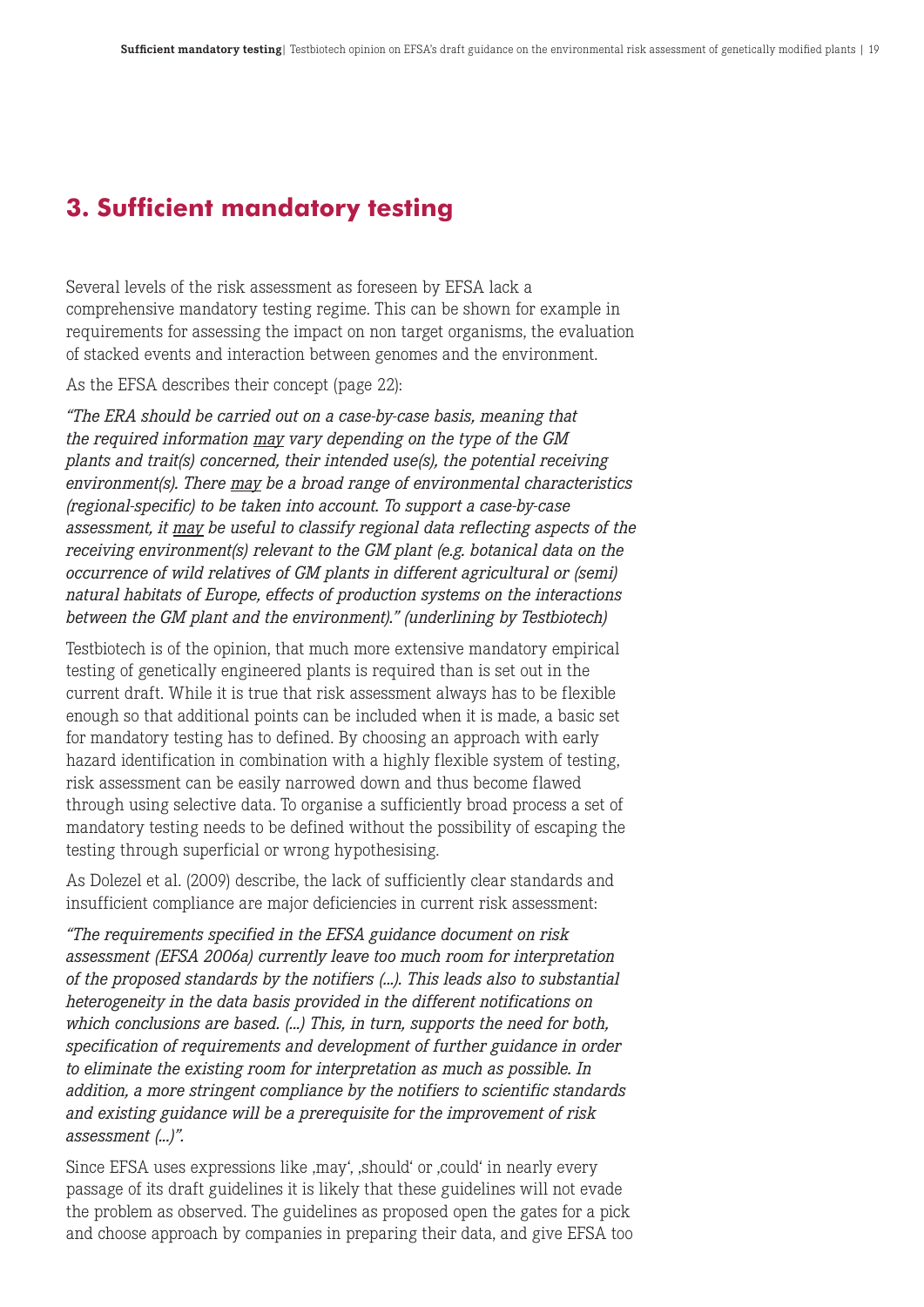much flexibility in preparing their opinions. Some of the elements foreseen in the draft guidelines could produce higher standards of risk assessment than are the case so far. These potential advantages threaten to be lost as a result of the lack of clearly defined mandatory testing.

For example, Bauer-Panskus & Then (2010) found a significant lack of empirical data when EFSA (EFSA 2005, 2008) assessed maize 1507 and Cry 1F. Many data were simply derived in analogy to Cry1Ab. Cry1Ab showing some significant differences in toxicity in lepidoptera (butterflies) larvae. Nevertheless no specific data were requested concerning protected butterflies abundant in Europe. This basic flaw in risk assessment by EFSA was clearly due to inadequate standards for mandatory testing. It cannot be denied that a pick and choose approach will still be possible to a large extent during risk assessment as outlined by the current draft of EFSA.

The lack of mandatory testing and empirical data also has severe implications for monitoring and surveillance at a later stage. To fulfil requirements monitoring must be able to identify relevant risks correctly. In many cases, the specifications for monitoring will only mirror those risks that have been identified already and not aim to examine unexpected effects in detail. Thus, those risks that are not identified during risk assessment also have a higher chance of escaping monitoring and general surveillance. To avoid this situation, comprehensive testing is required to assess risks and monitoring must be organised in a way that allows systematic investigation of remaining uncertainties.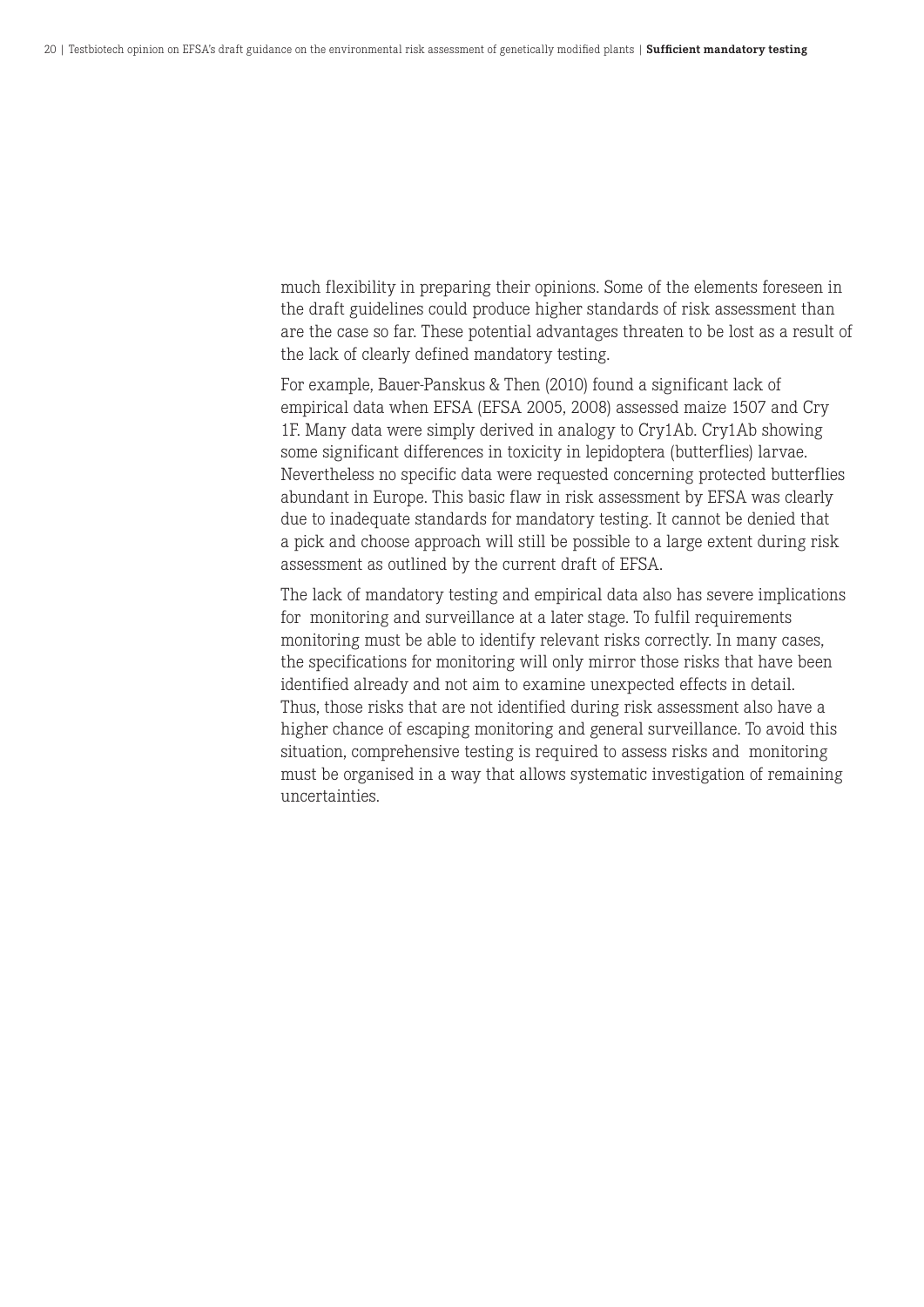## **4. Safeguarding sustainable agriculture and biodiversity**

Large scale cultivation of genetically engineered plants in some regions of the world have revealed a broad range of adverse impacts on the future of sustainable agriculture, such as increased weed resistance (Service, 2007), increasing use of pesticides (Benbrook, 2009), pest resistance (Tabashnik, 2009) and pest replacement (Then, 2010).

Concerns have been raised that the ecosystem is destabilised by suppressing certain insects at the same time that the door is opened to pest replacement or pest resistance in major pest insects. Other aspects include the eradication of certain flora and insects by the permanent application of herbicides and continuous exposure to insecticides. It has to be acknowledged that EFSA refers to some complex and unpredictable long term impacts of large scale cultivation of genetically engineered plants (see for example lines 3606-3626):

*"Primary (simple) and secondary (complex) effects can be envisaged. Sustained, intensive cropping (which GM herbicide tolerant break crops might exacerbate), will cause the primary effect – a gradual decline in the seedbank, eventually after several decades, to the point of zero ecological function. Effects on the flora are likely to be found in the year of cultivation, and might be carried over to the subsequent one or two years for some variables. They might then disappear until the next time the GM herbicide tolerant plant is grown. Over several cultivation sequences, the effects are likely to accumulate. (...) The primary effect will lead to secondary effects through loss of habitat and food for the invertebrates and vertebrates dependent on the plants. Such secondary effects on distributed food web organisms are spatially complex and cannot be determined in small experimental plots, however. Depletion of function might occur gradually at first, but there may come a point when the function ceases, for example if food plants become so low in abundance that the dependent animal populations decline and finally collapse. In this case, the loss of function might not be readily reversible. If the decline occur over a wide area of the landscape, recolonisation might be very slow. "*

But in reading the conclusions regarding possible impacts in agricultural practices and the cultivation of specific genetically engineered crops (line 2484-2488), no suggestion is made that unsustainable methods of agricultural practises (that lead to higher exposure of insecticides, herbicides and a reduction in biological diversity) might not be favoured by a positive opinion. The identified effects shall only be , mitigated' – which means that commercial cultivation is still likely to be allowed.

*"Where specific risks associated with the cultivation of the GM plant are identified during the ERA, risk management strategies should be proposed to mitigate these risks and applicants should indicate how these measures will be introduced and enforced. Furthermore, monitoring is required either to*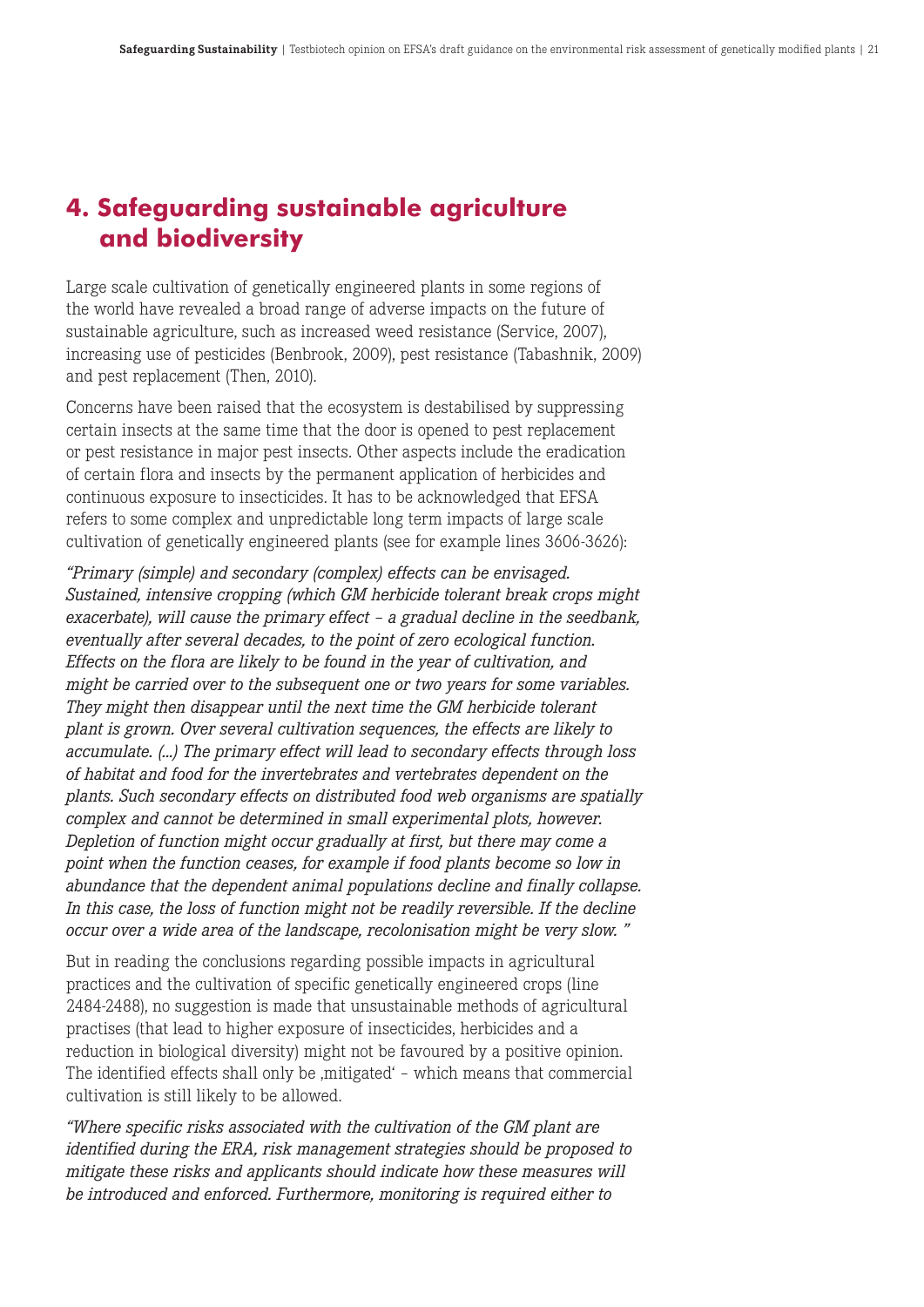#### *confirm any assumptions regarding the occurrence of adverse effects or the efficacy of mitigation measures."*

EFSA presents a long list of environmental protection goals to be striven for on a legal basis in the EU (Table 1, line 420). But what is broadly missing in its approach is any interconnection between risk assessment, the precautionary principle and the safeguarding of a sustainable agriculture and promoting biodiversity.

For example, Then (2010) shows (by referring to publications of Dorhout & Rice, 2010), that pest replacement in the US corn belt is caused by large-scale cultivation of certain types of genetically engineered maize. It has been argued that a permanent exposure of pest insects to insecticidal toxins produced by genetically engineered crops is not sustainable. Pest replacement and pest resistance can be seen as an inevitable consequence of any strategy that continuously tries to suppress or eliminate pest organisms. This is especially true in the case of Bt crops, since the release of the toxin is not targeted and time limited, but implies permanent exposure throughout the whole period of cultivation. Effects are not only observed in Bt maize, but also in Bt cotton (Lu et al., 2010). EFSA has failed to define any criteria that could be seen as being preventive in respect to such unsustainable agricultural practises.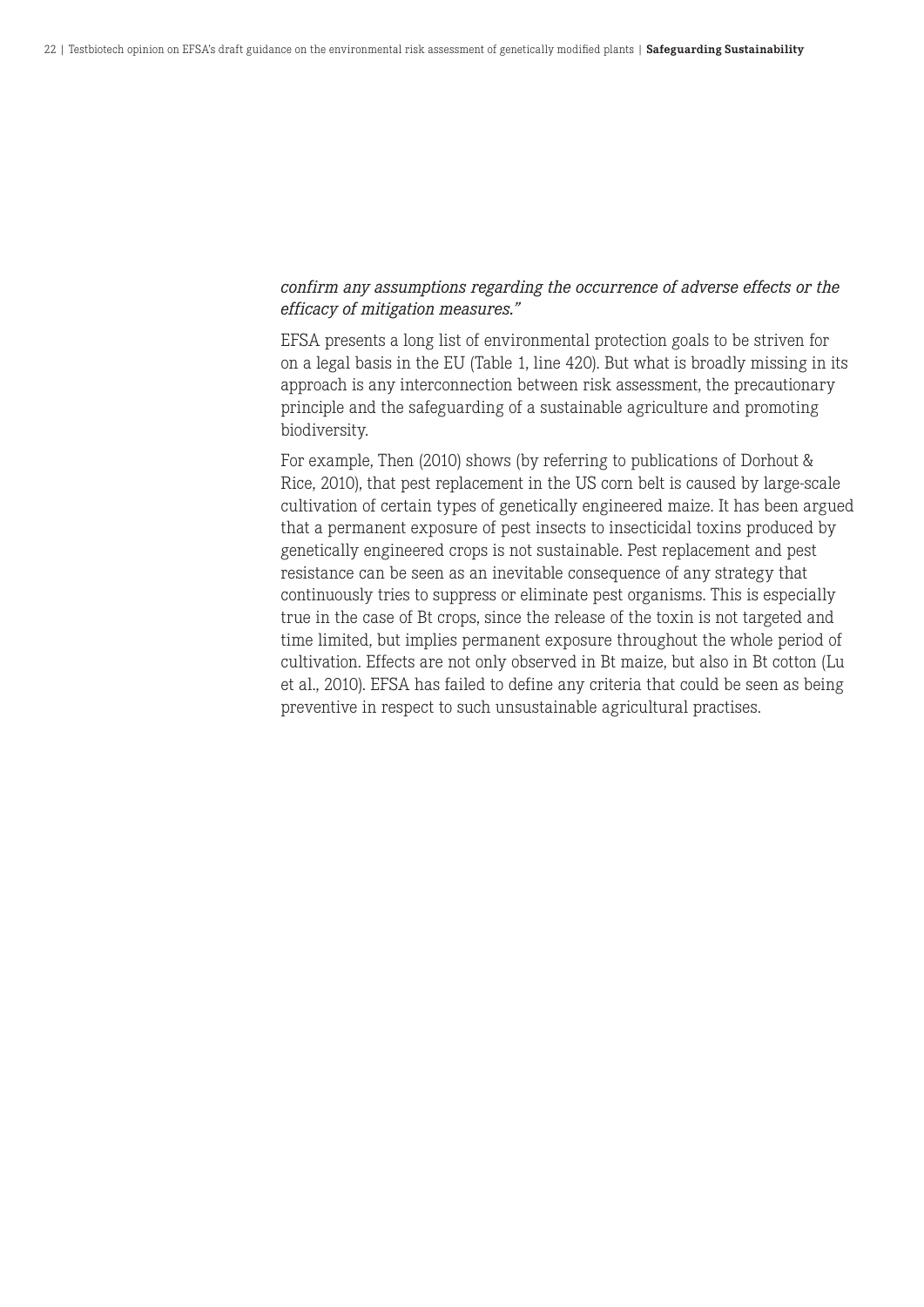## **5. Safeguarding evolutionary integrity**

EFSA does not foresee any clear criteria for not allowing market authorisation in certain cases. Given the technical quality of genetically engineered plants and the emergent nature of risks, any release into the environment has to be confined to levels that allow the control of duration and location. For example it is known that the persistence, spread and outcross of genetically engineered oil seed rape cannot be controlled if commercial large scale releases take place, as summarised for example in Dolezel et al., 2009:

*"Oilseed rape is known to occur as a volunteer in crop rotations and GM oilseed rape has frequently been shown to occur in regions with extensive GM oilseed rape cultivations beginning to constitute major agronomic problems to farmers with the occurrence of multiple herbicide traits derived from different spontaneous hybridisation events. Additionally, persistence of oilseed rape volunteers, including GM oilseed rape in agricultural environments over several years has been observed even without selection pressure. Feral oilseed rape is also known to build up stable and self-dispersing populations outside cultivated fields which persist for at least several years or even longer. When sexually compatible wild relatives are present and grow next to the crop, hybridization may lead to the creation of crop-wild hybrids. While the hybridization between oilseed rape and its wild relatives as well as the fertility of the resulting hybrids and their occurrence in the wild is relatively well known, the behaviour of such crop-wild hybrids is currently largely unpredictable, especially as it depends not only on the plant but also on the recipient habitat where the plant is likely to survive. As crop-wild hybrids are not restricted to a controlled area (i.e. the cultivated field) the ecological consequences of such a scenario is currently difficult to predict."*

Crops that show a high level of persistence and invasiveness, and are able to exchange genetic information with surrounding biodiversity, have to be generally excluded from large scale releases and commercial cultivation. Faced with very limited chances of predicting their behaviour and long term impact on biodiversity, they must be prevented from being released if the future of biodiversity and ecosystems is to be safeguarded. If no clear criteria for eliminating large scale releases are defined, artificial gene constructs might accumulate and interfere with evolution in an uncontrollable way, putting future biodiversity at risk. It is not only up to the risk manager to take decisions as necessary, the risk assessor also has to include some clearly defined criteria that will lead to crops being barred. These criteria are also important for the industry so as to enable it to take decisions at early stages of investment.

The safeguarding of evolutionary integrity (in other words the ability to control abundance of genetically engineered plants with respect to time and location) is one of the basic prerequisites for fulfilling long term protection as foreseen by many EU regulations that aim to safeguard natural habitats, endangered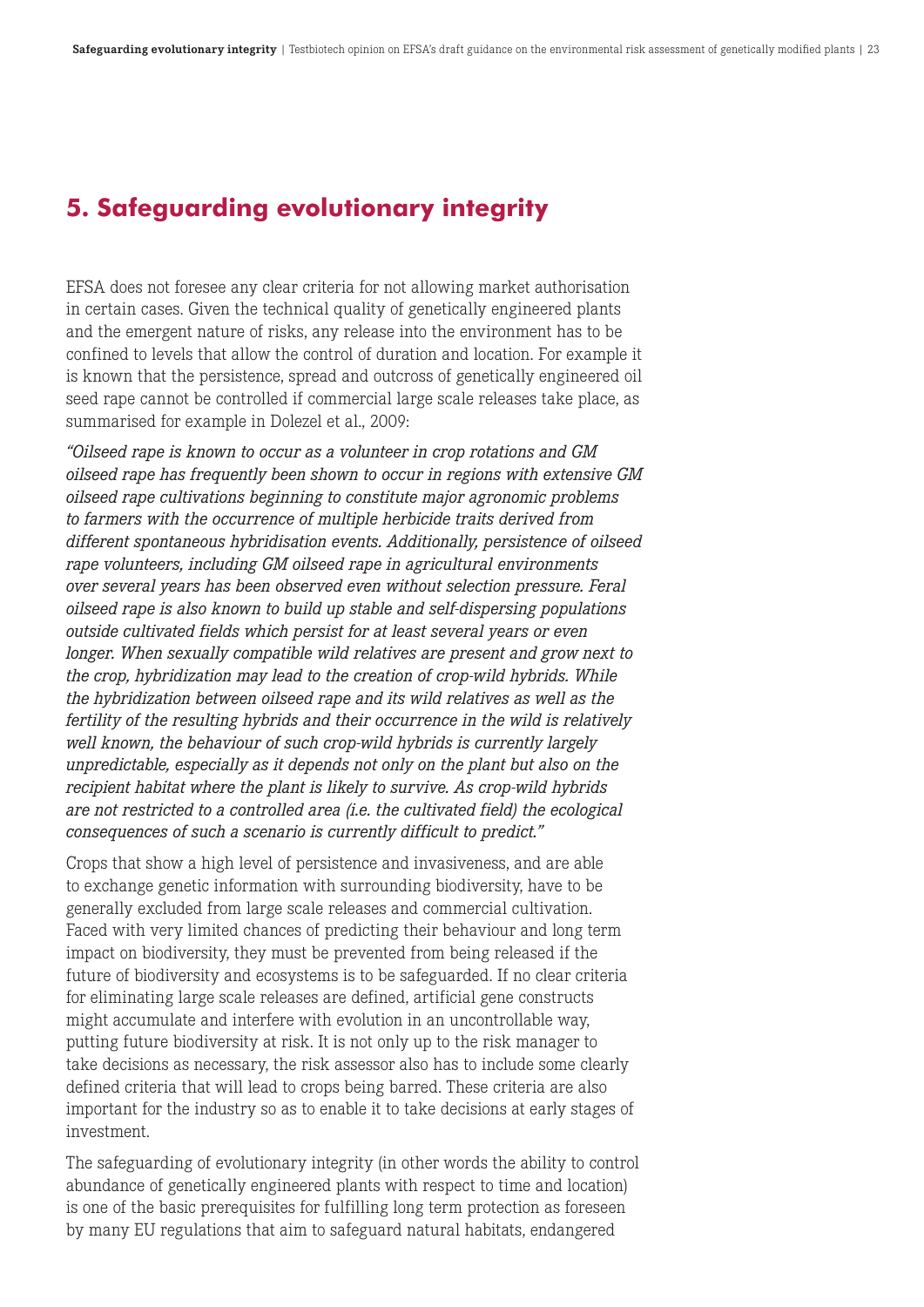wild fauna and flora and biodiversity in general. As Breckling (2009) points out:

*"The use and application of GMO follow intended purposes which are spatially and temporally limited. The feasibility of risk assessment and management as far as it bases on direct empirical investigations is also limited and operates on time scales of a few years. It is methodologically impossible to exhaust the combinatory potential of a transgene in a new genomic environment. Unexplored combinations that could become self-amplifying, pose a risk that is specific for GMO as living entities. The safety of transgenes cannot be assessed exhaustively but only in incomplete approximation with regard to a self-organising evolutionary context. Thus, it is desirable, that the integrity of the evolutionary processes is not overlaid with genomic introductions that could not have occurred by means of natural processes. "*

But EFSA does not acknowledge any general limitations in regard to the invasiveness and persistence of genetically engineered plants. These risks are seen not as being prohibitive for a favourable opinion, but much more as an issue that can in any case be mitigated by risk management measures, as is explained in its conclusions in lines 1533-1539.

*"The risk assessment should conclude on i) the extent to which the GM plant and/or hybridising relatives are more persistent or invasive in different environments, including agricultural and other production systems and seminatural habitats; ii) whether any changes in fitness may result in changes in population size; iii) the extent to which changes in population size may result in environmental damage, including the consequences for biodiversity (and functional biodiversity) and impact on any other biota in different receiving environments; iv) why any anticipated harm may be considered acceptable; v) what risk management measures may be required to mitigate any harm. "*

By failing to define sufficient criteria to allow effective prevention of persistence of genetic material stemming from genetically engineered crops in the environment, EFSA is failing in its task in one of the most crucial aspects in ecological risk assessment.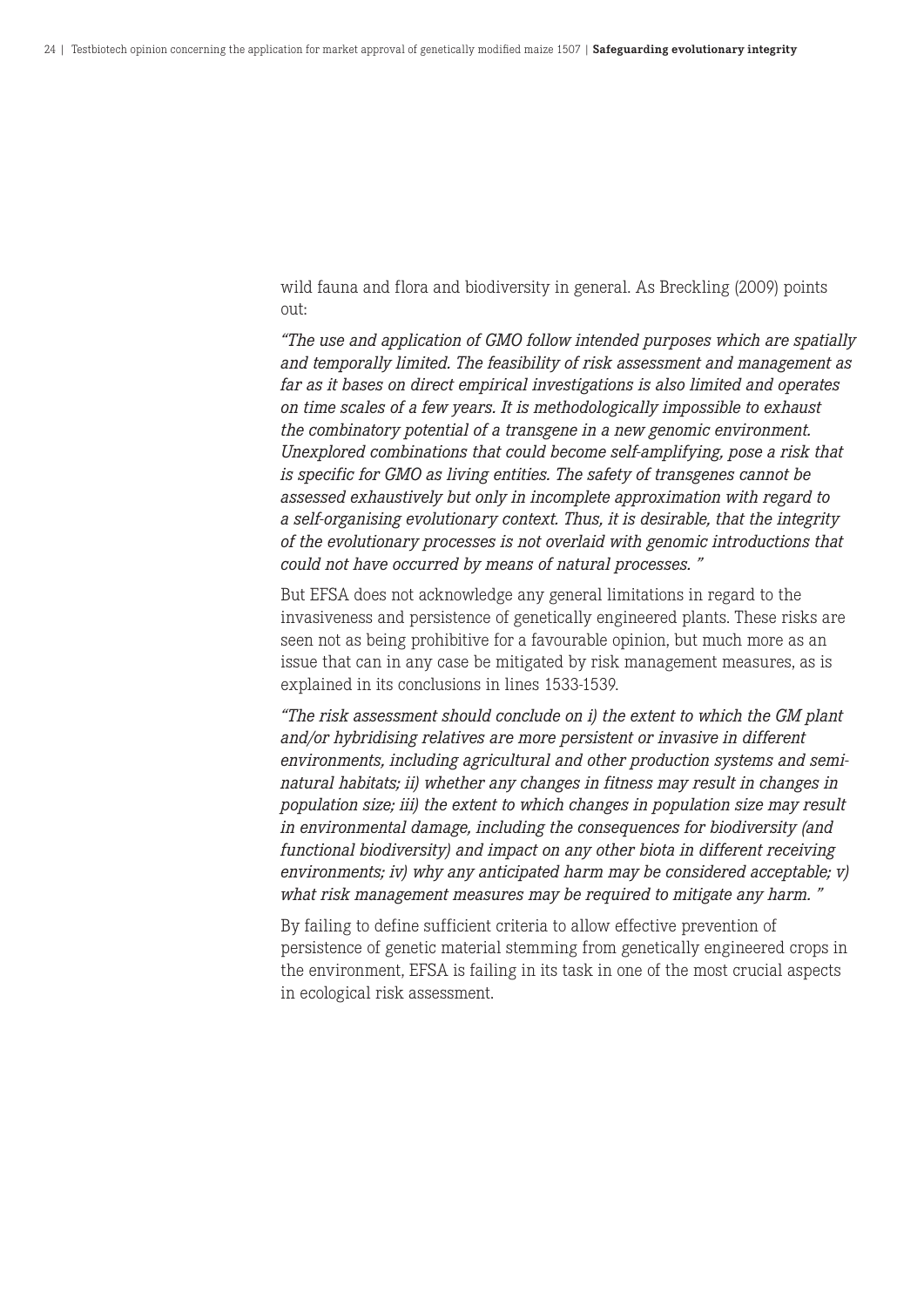## **6. Conclusions and Recommendations**

- • A concept of early hazard identification and linear decision making cannot be used to assess biological effects that very often emerge in a non-linear manner. You always have to expect the unexpected.
- Risk assessment in genetically engineered plants has to start from the assumption that its methods and outcomes must be suited to genetically engineered plants which are fundamentally different to conventionally bred plants. Therefore a broad set of empirical data is required to assess their technical properties and genetic stability (including metabolic profiles), their reaction to environmental conditions and their interactivity with the environment. A kind of .crash-test' to expose the genetically engineered plants to defined stressors has to be developed.
- Special attention must be paid to synergistic and cumulative effects. Stacked events must be subjected to their own risk assessment.
- • Clear mandatory criteria must be defined for each step of risk assessment (laboratory, glasshouse, small-scale experiments etc.).
- The recipient environment, climatic and regional conditions as well as interference with other biotic or abiotic stressors must be fully taken into account and (as far as possible) have been investigated under controlled conditions before genetically engineered plants are released.
- • Monitoring has to take into account that the absence of observable effects cannot be interpreted as evidence for the safety of the plants. Systematic investigations of any uncertainties must be fully integrated.
- Criteria for the rejection of applications must be integrated into the overall concept. At an early stage it must be made sufficiently clear to applicants that plants that are invasive and/or persistent will be rejected as will plants that foster unsustainable agricultural practises.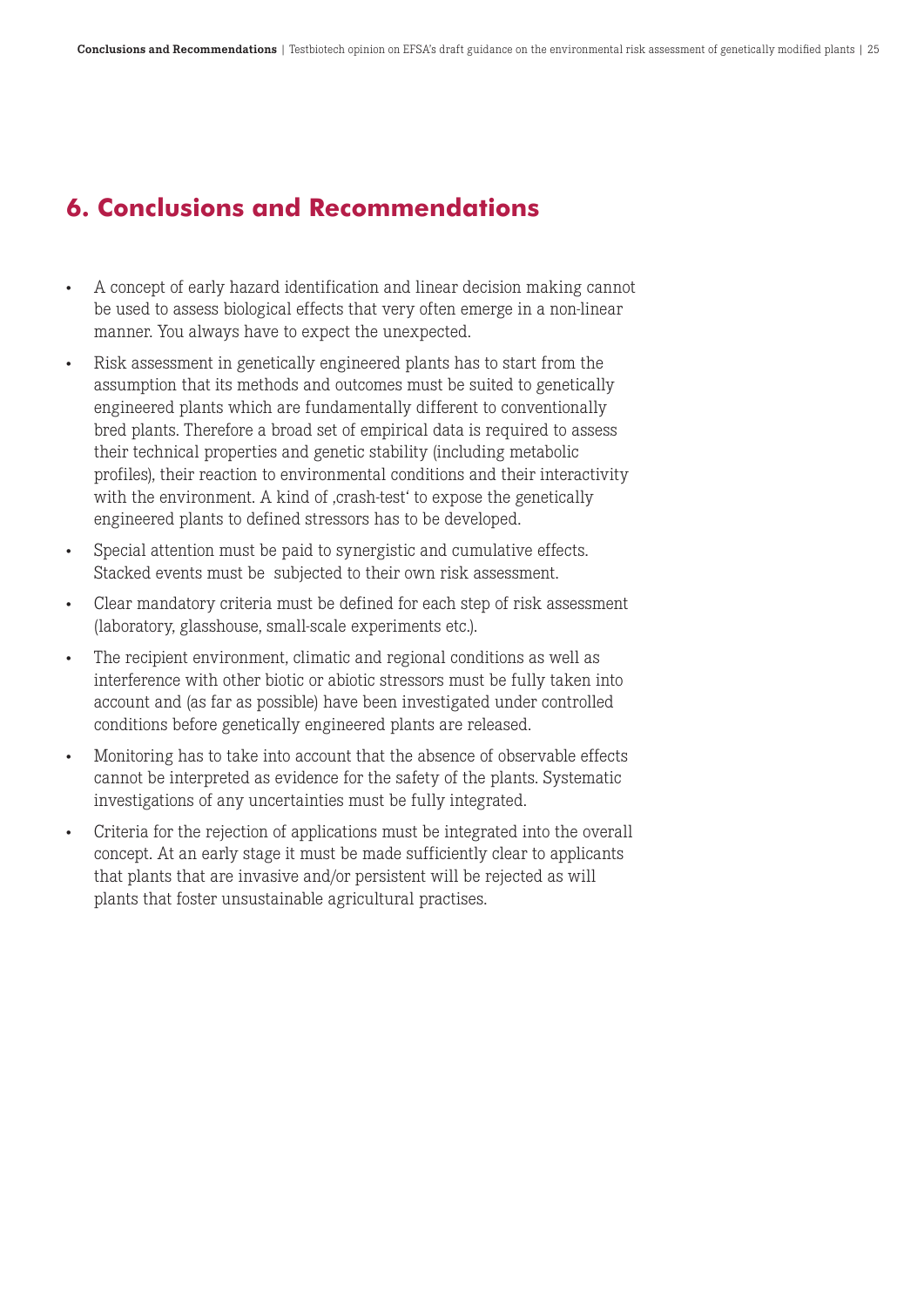### **References**

Accinelli, C., Serepanti, C., Vicari, A. & Catizone, P. (2004): Influence of insecticidal toxins from Bacillus thuringiensis subsp. kurstaki on the degredation of glyphosate and glufosinate-ammonium in soil samples. Agriculture, Ecosystems and Environment, 103: 497-507

Batista, R., Saibo, N., Lourenco, T., Oliveira M., M. (2008): Microarray analyses reveal that plant mutagenesis may induce more transcriptomic changes than transgene insertion PNAS 105, 9: 3640 –3645

Bauer-Panskus, A. & Then, C. (2010): Testbiotech opinion concerning the application for market approval of genetically modified maize 1507 (DAS-Ø15Ø7-1), www.testbiotech.org

Benbrook, C. (2009): Impacts of Genetically Engineered Crops on Pesticide Use: The First Thirteen Years, http://www.organic-center.org/ reportfiles/13Years20091116.pdf

Breckling, B. (2009): Evolutionary integrity – an issue to be considered in the long-term and large-scale assessment of genetically modified organisms in: Breckling, B., Reuter, H. & Verhoeven, R. (2008) Implications of GM-Crop Cultivation at Large Spatial Scales. Theorie in der Ökologie 14. Frankfurt, Peter Lang.

Broderick, N. A., Raffa, K. F., Handelsman, J. (2006): Midgut bacteria required for Bacillus thuringiensis insecticidal activity: PNAS 103(41): 15196-15199

Broderick, N. A., Robinson, C. J., McMahon, M. D., Holt, J., Handelsman, J., Raffa, K. F. (2009): Contributions of gut bacteria to Bacillus turingiensis - induced mortality vary across a range of Lepidoptera: BMC Biology 7: 11

Bruns, H. A., Abel, C. A. (2007): Effects of nitrogen fertility on Bt endotoxin levels in maize. Journal of Entomological Science, 42: 35-43.

Chen, D., Ye, G., Yang, C., Chen, Y., Wu, Y. (2005): The effect of high temperature on the insecticidal properties of Bt Cotton. Environmental and Experimental Botany 53: 333–342

Diehn, S. H., De Rocher, E. J., Green, P. J. (1996): Problems that can limit the expression of foreign genes in plants: Lessons to be learned from B.t. toxin genes. Genetic Engineering, Principles and Methods 18: 83-99

Dolezel, M., Miklau, M., Eckerstorfer, M., Hilbeck, A., Heissenberger, A., Gaugitsch, H., (2009): Standardising the Environmental Risk Assessment of Genetically Modified Plants in the EU Final Report for the Federal Agency for Nature Conservation (BfN) Germany, Wien, April 2009 , BfN Skript 259

Dorhout, D. L. & Rice, M. E., (2010): Intraguild Competition and Enhanced Survival of Western Bean Cutworm (Lepidoptera: Noctuidae) on Transgenic Cry1Ab (MON810) Bacillus thuringiensis Corn, Journal of Economic Entomology 103(1):54-62, doi: 10.1603/EC09247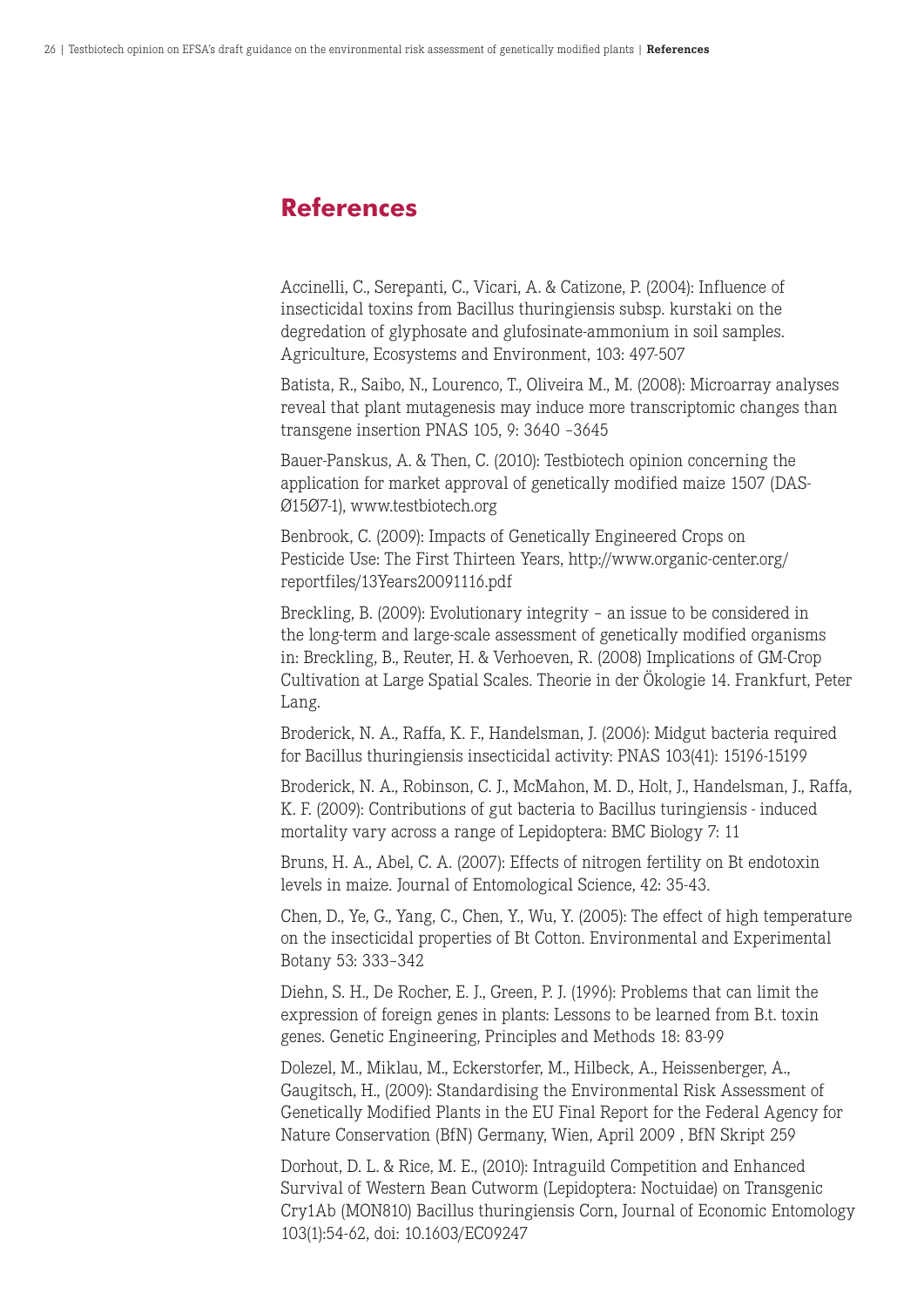EC (2002): Commission Decision of 24 July 2002 establishing guidance notes supplementing Annex II to Directive 2001/18/EC of the European Parliament and of the Council on the deliberate release into the environment of genetically modified organisms and repealing Council Directive 90/220/EEC. Official Journal of the European Communities, L 200/22. 2002/623/EC.

EFSA (2005): Opinion of the Scientific Panel on Genetically Modified Organisms on a request from the Commission related to the notification (Reference C/ ES/01/01) for the placing on the market of insect-tolerant genetically modified maize 1507, for import, feed and industrial processing and cultivation, under Part C of Directive 2001/18/EC from Pioneer Hi-Bred International/Mycogen Seeds, The EFSA Journal (2005) 181, 1-33.

EFSA (2007): Guidance Document of the Scientific Panel on Genetically Modified Organisms for the risk assessment of genetically modified plants containing stacked transformation events, The EFSA Journal (2007) 512, 1-5, http://www.efsa.europa.eu/EFSA/efsa\_locale-1178620753812\_1211902599859. htm

EFSA (2006): Guidance document for the risk assessment of genetically modified plants and derived food and feed by the Scientific Panel on Genetically Modified Organisms (GMO) - including draft document updated in 2008. The EFSA Journal 727: 1-135; draft document adopted in May 2008. http://www.efsa.europa.eu/EFSA/efsa\_locale-1178620753812\_1211902599947. htm

EFSA (2008): Scientific Opinion of the Panel on Genetically Modified Organisms on a request from the European Commission to review scientific studies related to the impact on the environment of the cultivation of maize Bt11 and 1507. The EFSA Journal (2008), 851, 1-27.

EU Commission (2010): Draft Commission Regulation on implementing rules concerning applications for authorisation of genetically modified food and feed in accordance with Regulation (EC) No 1829/2003 of the European Parliament and of the Council and amending Regulations No (EC) 641/2004 and (EC) No 1981/2006 (66 pages, in English). http://members.wto.org/crnattachments/2010/ tbt/eec/10\_0030\_00\_e.pdf

Griffiths, B. S., Caul, S., Thompson, J., Birch, A. N., Scrimgeour, C., Cortet, J., Foggo, A., Hacket, C. A., Krogh, P. H. (2006): Soil microbial and faunal community responses to Bt maize and insecticide in two soils. Journal of Environmental Quality, 35: 734-741.

Gertz, J. M., Vencill, W. K., Hill, N. S. (1999): Tolerance of Transgenic Soybean (Glycine max) to Heat Stress. British Crop Protection Conference – Weeds, 15-19 Nov 1999. Brighton: 835-840.

JRC (2009): Joint Research Centre – Institute for Prospective Technological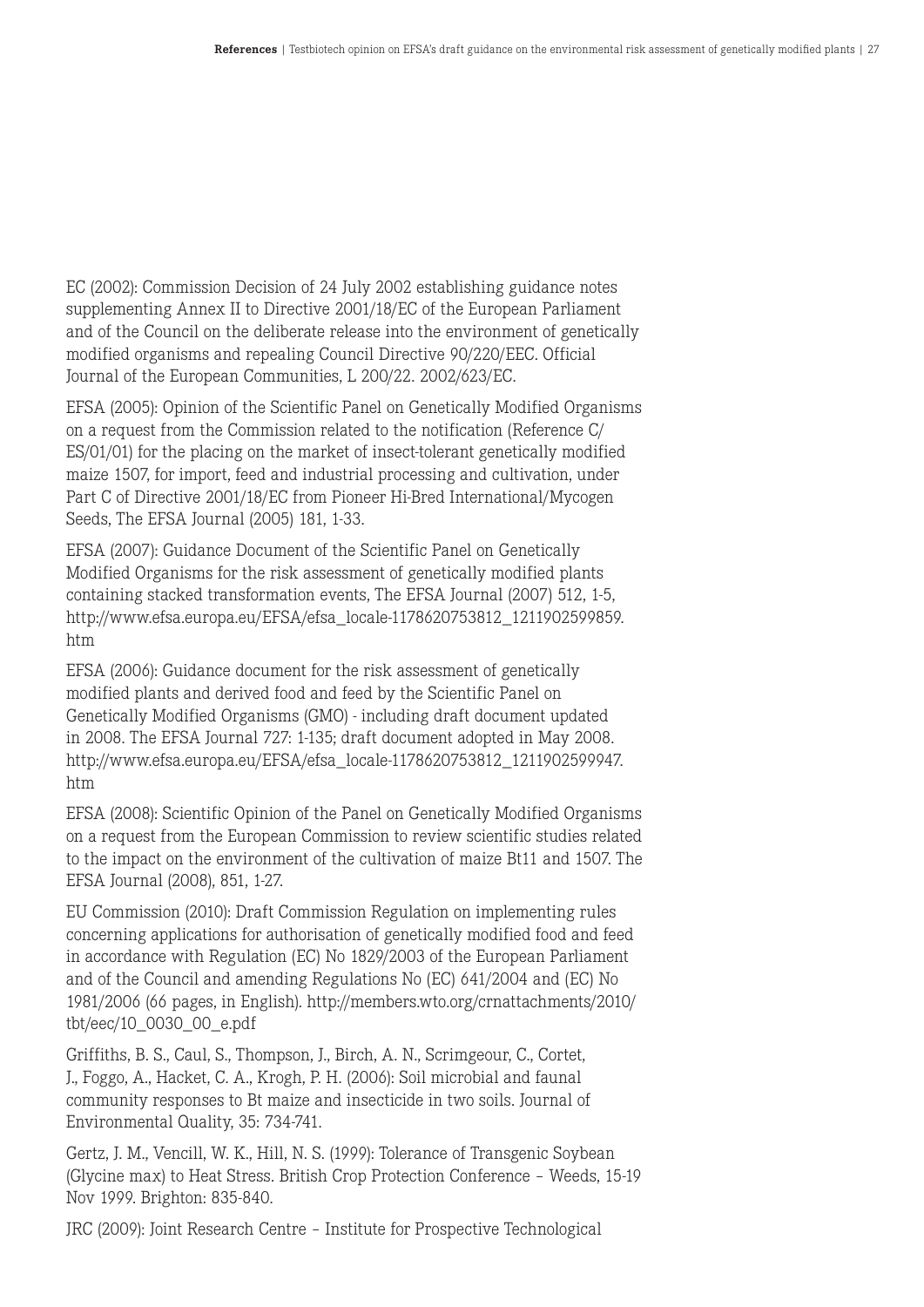Studies, European Commission, The global pipeline of new GM crops Implications of asynchronous approval for international trade, authors: Alexander J. Stein and Emilio Rodríguez-Cerezo EUR 23486 EN

Kaatz, H. H. (2005): Auswirkungen von Bt-Maispollen auf die Honigbiene, Universität Jena, Sicherheitsforschung und Monitoring zum Anbau von Bt-Mais. http://www.biosicherheit.de/de/sicherheitsforschung/68.doku.html

Kortenkamp, A., Backhaus, T., Faust, M. (2009): State of the Art Report on Mixture Toxicity. European Commission report. http://ec.europa.eu/ environment/chemicals/pdf/report\_Mixture%20toxicity.pdf

Kramarz, P. E., Vaufleury, A., Zygmunt, P. M. S., Verdun, C. (2007): Increased response to cadmium and bacillus thuringiensis maize toxicity in the snail Helix aspersa infected by the nematode Phasmarhabditis hermaphrodita. Environ Toxicol Chem 26(1):73–79

Lu, Y., Wu, K., Jiang, Y., Xia, B., Li, P., Feng, H., Wyckhuys, K. A. G, Guo, Y. (2010): Mirid Bug Outbreaks in Multiple Crops Correlated with Wide-Scale Adoption of Bt Cotton in China. Science Vol.328 pp.1151-1154

Lu, B-R., Yang, C. (2009): Gene flow from genetically modified rice to its wild relatives: Assessing potential ecological consequences, Biotechnol. Adv., doi:10.1016/j.biotechadv.2009.05.018

Matthews, D., Jones, H., Gans, P., Coates, St. & Smith, L. M. J. (2005): Toxic secondary metabolite production in genetically modified potatoes in response to stress. Journal of Agricultural and Food Chemistry, 10.1021/jf050589r.

Moreno-Fierros, L., Garcia, N., Gutierrez, R., Lopez-Revilla, R. and Vazquez-Padron, R. I. (2000): Intranasal, rectal and intraperitoneal immunization with protoxin Cry1Ac from Bacillus thuringiensis induces compartmentalized serum, intestinal, vaginal and pulmonary immune responses in Balb/c mice. Microbes and infection, 2: 885-890.

Pigott, C. R., Ellar, D. J. (2007): Role of Receptors in Bacillus thuringiensis Crystal Toxin Activity: Microbiol Mol Biol Rev 71 (2): 255–281

Prescott, V. E., Campbell, P. M., Moore, A., Mattes, J., Rothenberg, M. E., Foster, P. S., Higgins, T. J., Hogan. S. P. (2005): Transgenic expression of bean alphaamylase inhibitor in peas results in altered structure and immunogenicity. J. Agric. Food Chem. 53: 9023-9030.

Rojas-Hernández, S., Rodríguez-Monroy, M. A., López-Revilla, R., Reséndiz-Albor, A. A., Moreno-Fierros, L., (2004): Intranasal coadministration of the Cry1Ac protoxin with amoebal lysates increases protection against Naegleria fowleri meningoencephalitis. Infect Immun., 72:4368-4375.

Schnepf, E., Crickmore, N., van Rie, J., Lereclus, D., Baum, J., Feitelson, J., Zeigler, D. R., Dean, D. H. (1998): Bacillus thuringiensis and its pesticidal crystal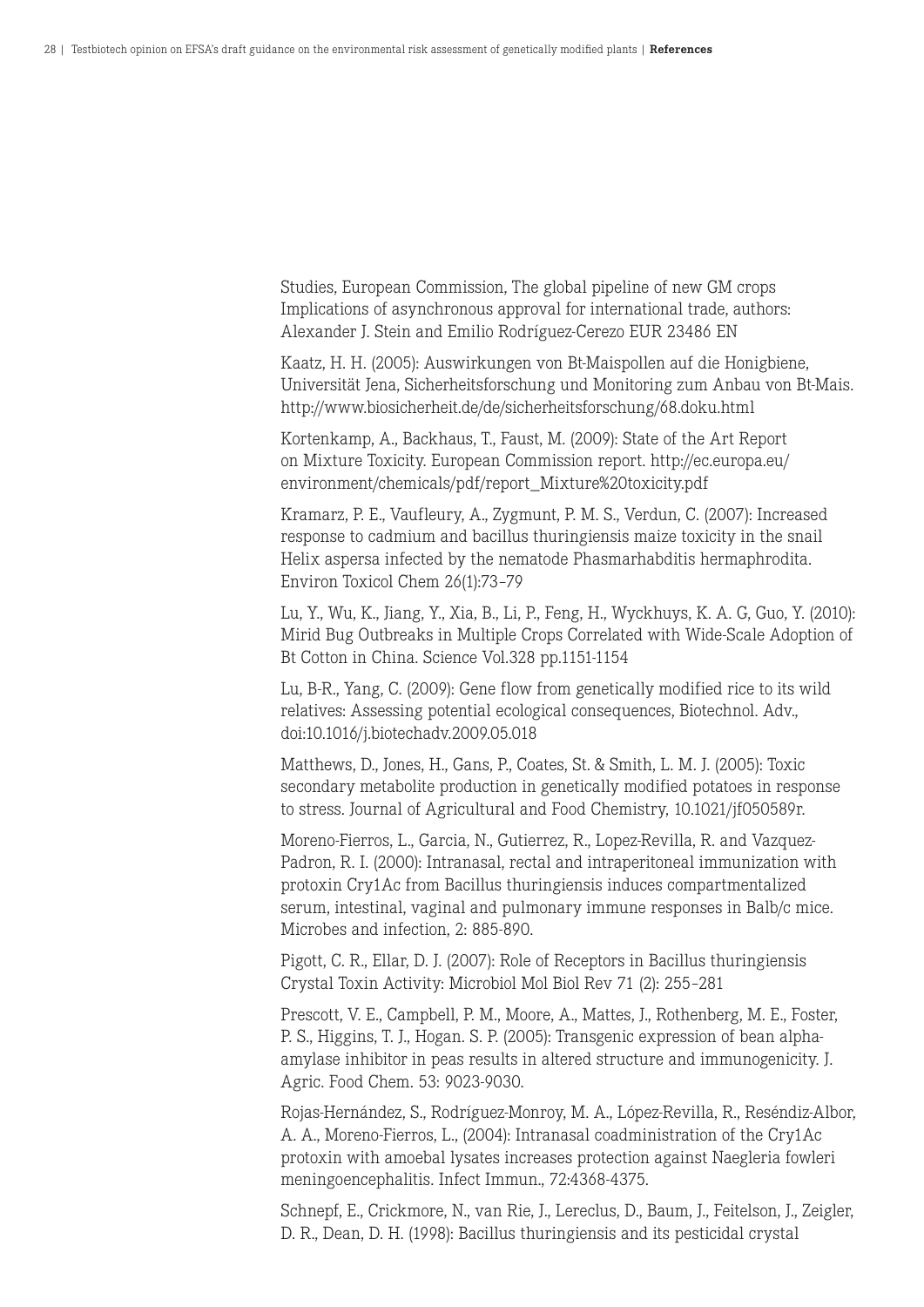proteins: Microbiol Mol Biol Rev. 62(3): 775-806

Service, R. F. (2007): A growing threat down on the farm. In: Science, Jg. 316, S. 1114–1117.

Snow, A., Pilson, D., Rieseberg, L. H., Paulsen, M., Pleskac, N., Reagon, M. R., Wolf, D. E., Selbo, S. M. (2003): A Bt transgene reduces herbivory and enhances fecundity in wild sunflowers. Ecological Applications 13:279-286.

Tabashnik, B. E., Liu, Y.-B., Finson, N., Masson, L., Heckel, D. G. (1997): One gene in diamondback moth confers resistance to four Bacillus thuringiensis toxins, Proc. Natl. Acad. Sci. USA, Vol. 94, pp. 1640–1644

Tabashnik, B. E., Unnithan, G. C., Masson, L., Crowder, D. W., Li, X., Carriere, Y. (2009): Asymmetrical cross-resistance between Bacillus thuringiensis toxins Cry1Ac and Cry2Ab in pink bollworm, Proc. Natl Acad. Sci. USA advance online publication doi:10.1073/pnas.0901351106

Then, C., (2010): New plant pest caused by genetically engineered corn. The spread of the western bean cutworm causes massive damage in the US. A Testbiotech Report prepared for Greenpeace Germany, www.testbiotech.org/en/ node/356

Then, C. (2009): Risk assessment of toxins derived from Bacillus thuringiensis - synergism, efficacy, and selectivity. Environmental Science and Pollution Research, http://dx.doi.org/10.1007/s11356-009-0208-3

Then, C. & Lorch, A. (2008): A simple question in a complex environment: How much Bt toxin do genetically engineered MON810 maize plants actually produce?: in Breckling, B., Reuter, H., Verhoeven, R. (eds) (2008) Implications of GM-Crop Cultivation at Large Spatial Scales., Theorie in der Ökologie 14. Frankfurt, Peter Lang, http://www.gmls.eu/index.php?contact=ja

Valenta, R. & Spök, A. (2008): Immunogenicity of GM peas, BfN Skripten 239, Bundesamt für Naturschutz, Bonn, http://www.bfn.de/0301\_veroe.html

Warwick, S. (2005): Gene Flow between Canola varieties and to other wild species. in: The Norwegian Biotechnology Advisory Board: Co-existence (sameksistens). Open meeting 29. Apr. 2004 (Report) ISBN 82-91683-34-4. p. 15–16. http://www.bion.no/publikasjoner/20050905\_Sameksisten\_web.pdf. Accessed 2.8.08.

Zolla, L., Rinalducci, S., Antonioli, P. & Righetti, P. G. (2008): Proteomics as a complementary tool for identifying unintended side effects occurring in transgenic maize seeds as a result of genetic modifications. Journal of Proteome Research 7: 1850–1861.